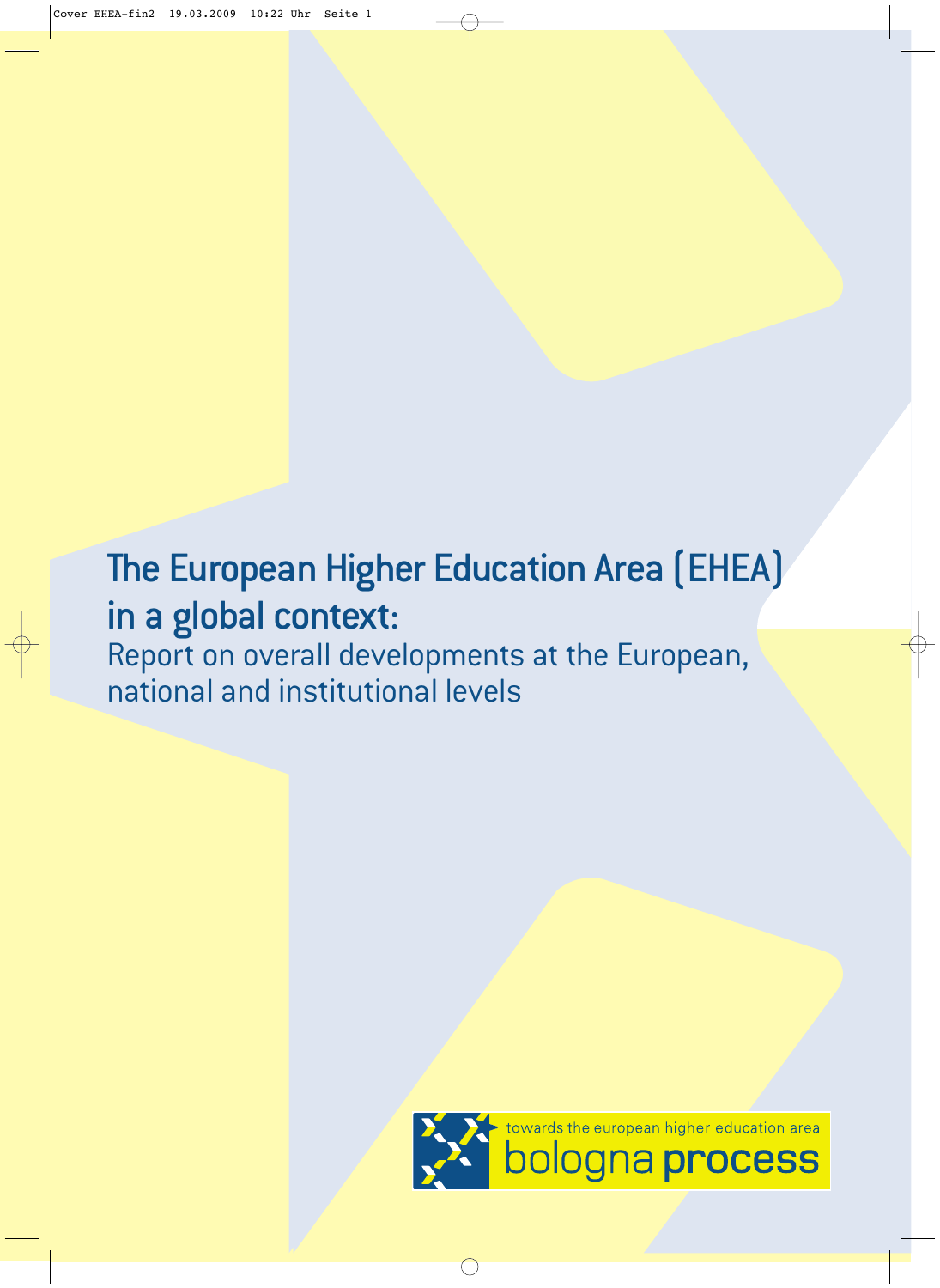# **THE EUROPEAN HIGHER EDUCATION AREA (EHEA) IN A GLOBAL CONTEXT:**

**Report on overall developments at the European, national and institutional levels** 

**Approved by BFUG at its meeting in Prague, 12-13 February 2009**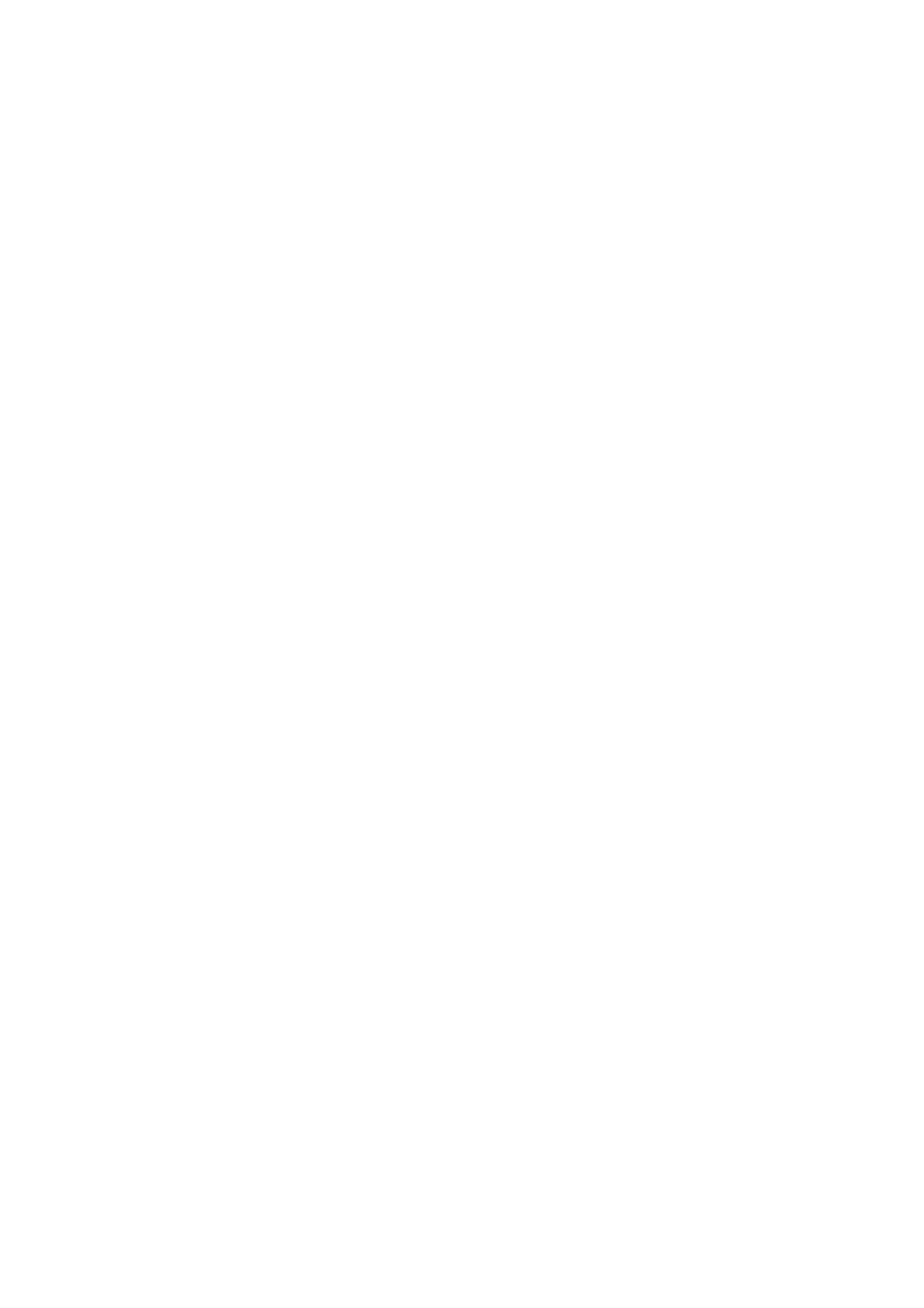# **TABLE OF CONTENT**

| $\mathbf 1$    |                                                                                 |  |
|----------------|---------------------------------------------------------------------------------|--|
| $2^{\circ}$    | Promoting European Higher Education to enhance its world-wide attractiveness    |  |
| $\mathbf{3}$   | Strengthening cooperation based on partnership and intensifying policy dialogue |  |
| $\overline{4}$ |                                                                                 |  |
|                |                                                                                 |  |
|                |                                                                                 |  |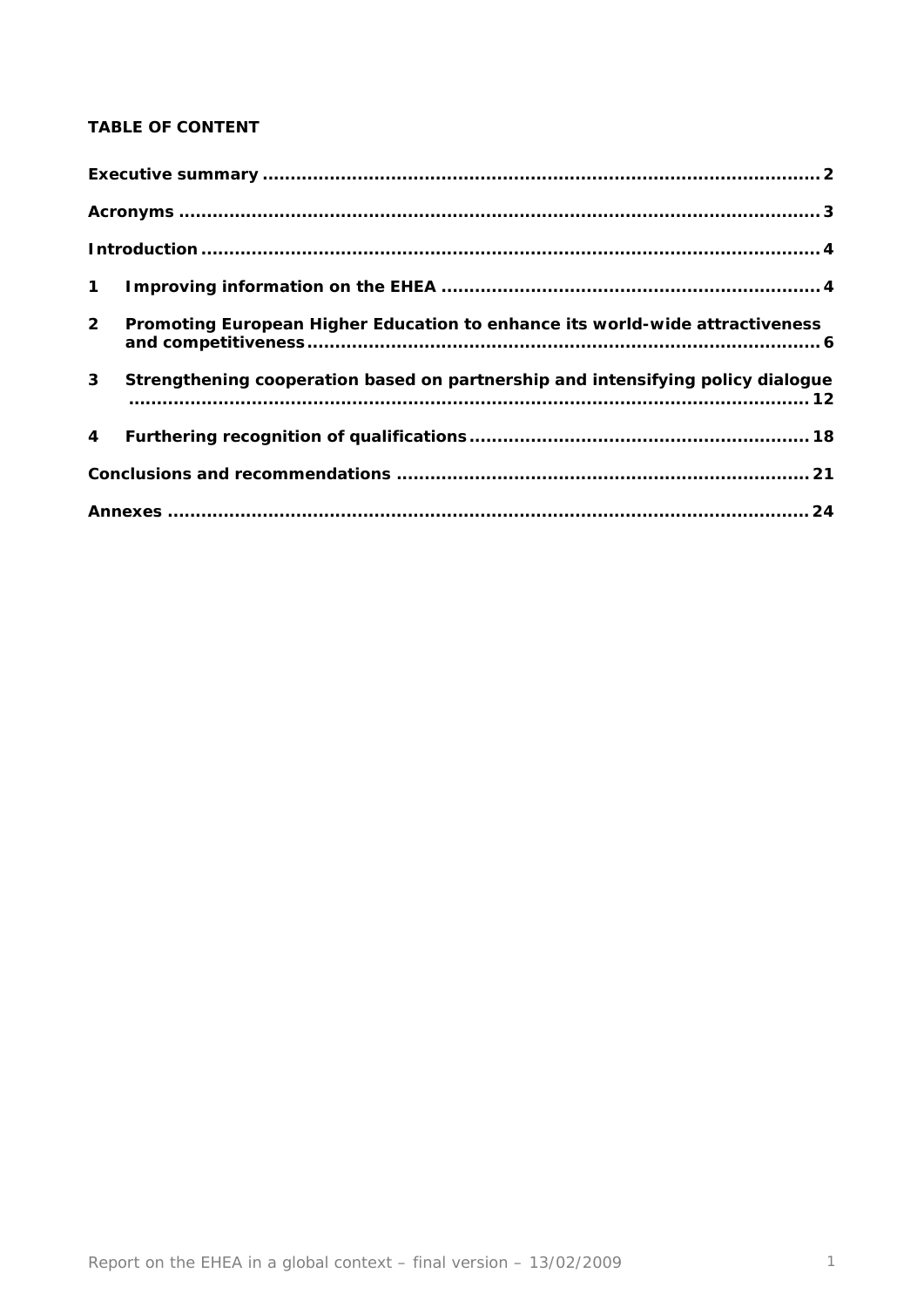#### **EXECUTIVE SUMMARY**

This report, prepared by the working group "European Higher Education in a Global Setting" and approved by the Bologna Follow-up Group at its meeting in Prague on 12-13 February 2009 gives an overview of the developments in the five core policy areas identified by the Ministers in charge of Higher Education at their meeting in London in May 2007. On the basis of the discussions in the working group and the BFUG meetings, the input received from different European organisations and the results of the stocktaking exercise it identifies fields where further efforts are needed. While much has already been achieved in the five core policy areas of information, promotion, recognition as well as policy dialogue and cooperation based on partnership, the report also points out that further action is needed to sustain the many existing initiatives to respond to the growing interest in the Bologna Process and to manage the high but very different expectations from across the world.

Although *information on the EHEA* has been improved especially by updating the Bologna website and producing a new brochure in addition to a wide range of other publications, more effort to enhance the collection, updating and distribution of information in a common format to non-EHEA countries is needed. The report also recommends the provision of structured information on scholarships with a view to creating an EHEA-wide online information system on scholarships and to mandate the Bologna Secretariat to provide information to interested non-EHEA countries.

The *promotion* and marketing of higher education has only recently started with many national and European level activities. These include the setting up of promotion agencies, often combined with the development of a national higher education brand, information offices, websites, campaigns, fairs and many other promotional activities and events. As these activities are unevenly developed across the EHEA, the report recommends the establishment of a network of national contact points for promotion activities in order to foster the exchange of good practice and peer learning, a round table of European actors, and a mapping exercise. A major challenge for promotion activities at European level will be to ensure that they are sustainable and cover the entire European Higher Education Area. Successful promotion and marketing of course rely on a high quality of higher education.

The EHEA is faced with growing interest from other parts of the world. *Policy dialogue* and *cooperation based on partnership* between the EHEA and non-EHEA countries are perceived as an efficient means to ensure that the European Higher Education Area remains relevant for the world, open, flexible and ready to learn from international experiences and to anticipate the need for further reform and adjustment in good time. In order to foster mutual understanding and learning, and to lay the ground for sustainable cooperation, policy dialogue and cooperation based on partnership have to be developed at all levels: at European, national, regional and institutional level. A number of activities are proposed in this respect.

The establishment of an intensive dialogue with other regions in the world is also fundamental to further *recognition of qualifications.* The ENIC and NARIC Networks have set up many initiatives, among them a working party on recognition in a global context. The report recommends making use of the Council of Europe/UNESCO Recognition Convention and its subsidiary texts as a guide to good practice in the assessment of qualifications from countries that are not legally bound by the Convention and as a basis for dialogue on recognition policy.

As the expectations of EHEA countries and stakeholders as well as non-EHEA countries and stakeholders are very high, further action is needed not only to sustain existing initiatives, but also to enhance the scope of activities and fully implement the Strategy "The European Higher Education Area in a Global Setting". Recommendations referring to the five core policy areas are listed on pages 21-23.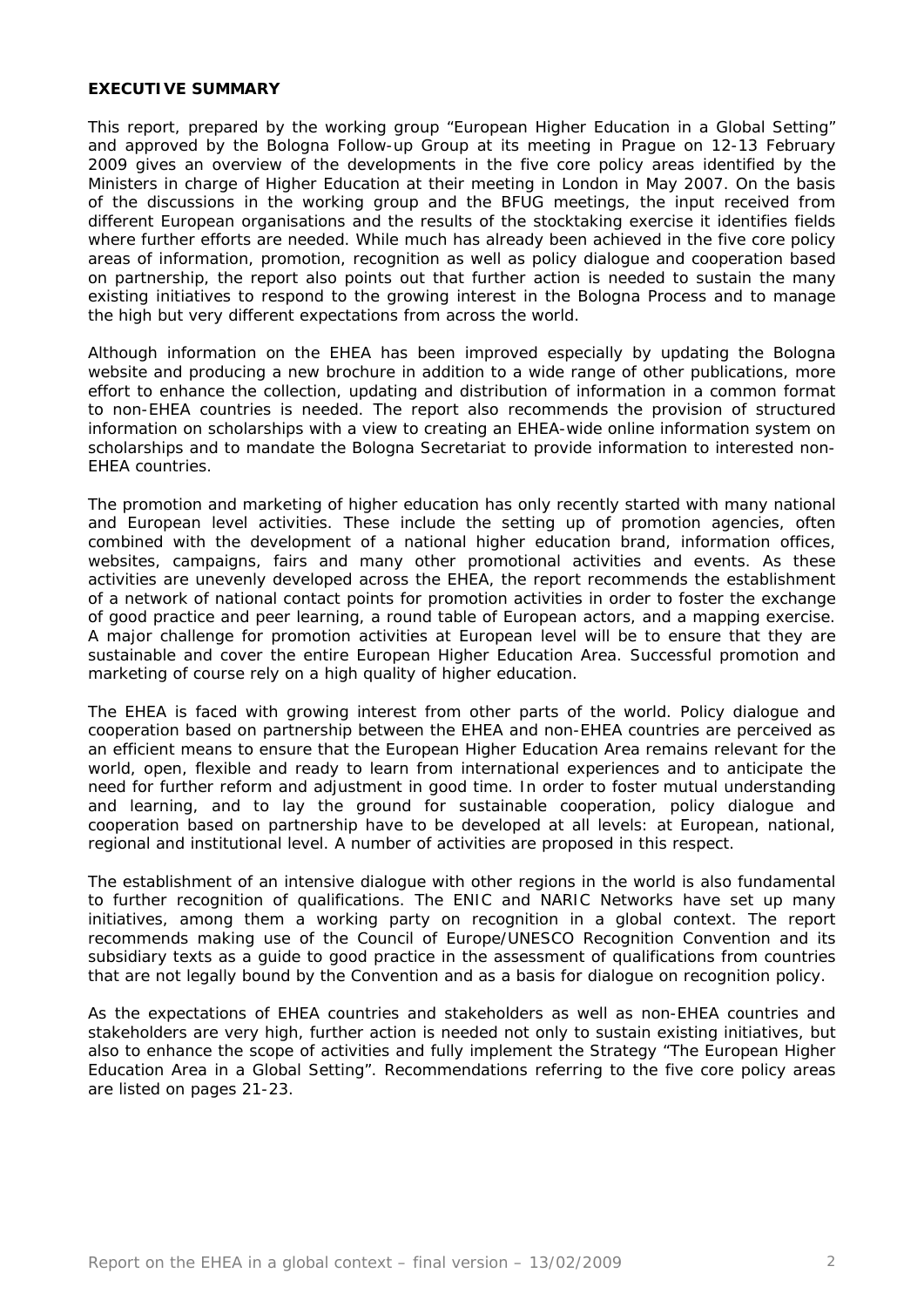# **ACRONYMS**

| <b>ACA</b>     | Academic Cooperation Association                                                      |
|----------------|---------------------------------------------------------------------------------------|
| <b>ALECSO</b>  | Arab League Educational, Cultural and Scientific Organization                         |
| <b>ASEAN</b>   | Association of Southeast Asian Nations                                                |
| <b>ASEM</b>    | Asia-Europe Meeting                                                                   |
| <b>BFUG</b>    | Bologna Follow-up Group                                                               |
| <b>CDESR</b>   | Council of Europe's Steering Committee for Higher Education and Research              |
| <b>CHE</b>     | German Centre for Higher Education Development                                        |
| <b>CHEPS</b>   | Dutch Centre for Higher Education Policy Studies                                      |
| <b>CIEP</b>    | Centre international d'études pédagogiques                                            |
| <b>CIMO</b>    | Centre for International Mobility, Finland                                            |
| <b>CIRIUS</b>  | Authority supporting the internationalisation of education and training in Denmark    |
| CRUS           | Rectors' Conference of the Swiss Universities                                         |
| <b>CUIB</b>    | Ibero-American University Council                                                     |
| <b>DAAD</b>    | German Academic Exchange Service                                                      |
| <b>EAHEP</b>   | EU-Asia Higher Education Platform                                                     |
| <b>ECTS</b>    | European Credit Transfer and Accummulation System                                     |
| EEA            | European Economic Area                                                                |
| <b>EFTA</b>    | European Free Trade Association                                                       |
| <b>EHEA</b>    | European Higher Education Area                                                        |
| <b>EHEFS</b>   | European Higher Education Fairs                                                       |
| ΕI             | <b>Education International</b>                                                        |
| <b>ENIC</b>    | European Network of National Information Centres on academic mobility and recognition |
| <b>ENQA</b>    | the European Association for Quality Assurance in Higher Education                    |
| <b>EQAR</b>    | European Quality Assurance Register for Higher Education                              |
| ESU            | European Students' Union                                                              |
| <b>EU</b>      | European Union                                                                        |
| <b>EUA</b>     | European University Association                                                       |
| EU-LAC         | European Union - Latin America and the Caribbean                                      |
| <b>EURASHE</b> | European Association of Institutions in Higher Education                              |
| <b>EURES</b>   | The European Job Mobility Portal                                                      |
| GPP            | <b>Global Promotion Project</b>                                                       |
| <b>KRASP</b>   | Conference of Rectors of Academic Schools in Poland                                   |
| MedNet         | The Mediterranean Network of Student Representatives                                  |
| <b>MERIC</b>   | Network of Mediterranean Recognition Information Centres                              |
| <b>NARIC</b>   | Network of National Academic Recognition Information Centres                          |
| <b>NUFFIC</b>  | The Netherlands Organisation for International Cooperation in Higher Education        |
| <b>OECD</b>    | Organisation for Economic Co-operation and Development                                |
| <b>PLOTEUS</b> | Portal on Learning Opportunities throughout the European Space                        |
| QA             | Quality Assurance                                                                     |
| <b>TNE</b>     | Transnational education                                                               |
| <b>UNESCO</b>  | United Nations Educational, Scientific and Cultural Organization                      |
| UNESCO-CEPES   | <b>UNESCO's European Centre for Higher Education</b>                                  |
| <b>UNU</b>     | <b>United Nations University</b>                                                      |
| <b>WCHE</b>    | World Conference on Higher Education                                                  |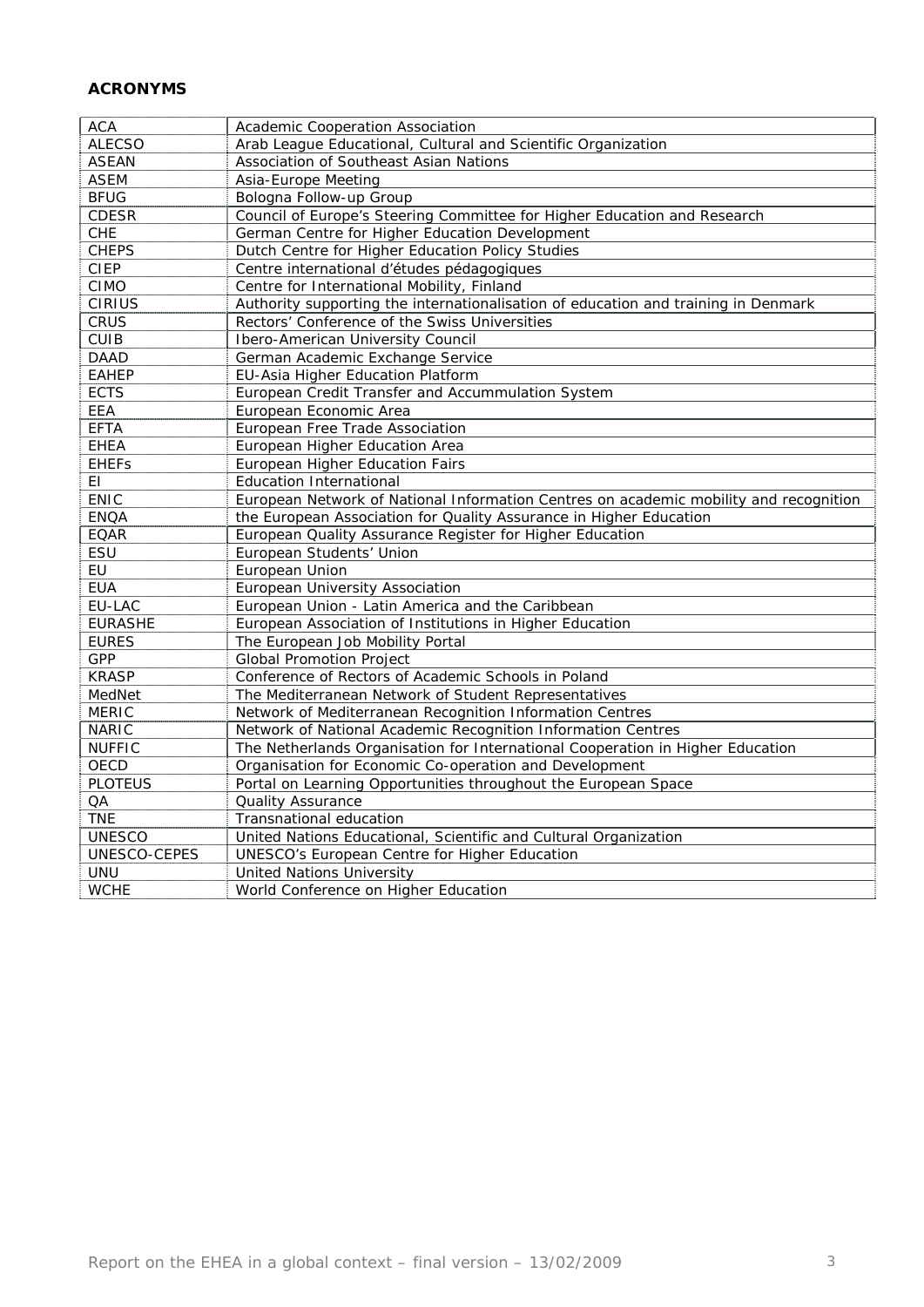#### **INTRODUCTION**

At their meeting in London in May 2007, the Ministers in charge of Higher Education in the countries participating in the Bologna Process adopted the Strategy "The European Higher Education Area in a Global Setting", identifiying five core policy areas where action should be taken:

- improving information on the EHEA;
- promoting European Higher Education to enhance its world-wide attractiveness and competitiveness;
- strengthening cooperation based on partnership;
- intensifying policy dialogue; and
- furthering recognition of qualifications.

For their meeting in Leuven/Louvain-la-Neuve (Belgium) on 28-29 April 2009, the Ministers requested a report on the overall developments in these five areas at the European, national and institutional levels.

In the framework of the Bologna Follow-up Group (BFUG) work programme 2007 – 2009, a working group on "European Higher Education in a Global Setting" was set up to take forward work in the five core policy areas and to prepare a draft report.<sup>1</sup> This draft report was approved by the BFUG at its meeting in Prague on 12-13 February 2009.

As requested, the report provides an overview of the overall developments and it does so by illustrating actual practice with concrete examples, without claiming to be comprehensive. Concerning developments at European level, input came from the European organisations represented in the working group (ACA, Council of Europe, EI, ENQA, ESU, EUA, EURASHE, European Commission, and UNESCO-CEPES). Developments at national level were covered by the stocktaking exercise.

To get an overview of developments at institutional level proved more difficult, not least because of the large number and huge variety of higher education institutions that exist within the EHEA. The next TRENDS report issued by EUA, which will provide information concerning the implementation of Bologna reforms at institutional level, will not be available before 2010 and the global dimension will be only one of many topics covered. In the absence of a survey on developments at institutional level, this report largely relies on the assessment of the situation by EUA and EURASHE.

On the basis of the input received, and taking into account the discussions in both the working group and the BFUG, this report concludes with recommendations for further action to be taken.

#### **1 IMPROVING INFORMATION ON THE EHEA**

The working group has supported the Bologna Secretariat in preparing an update and extension of the existing **Bologna website**<sup>2</sup> to make it more attractive for a global audience. As the user statistics show, the Bologna website indeed attracts visitors from all over the world. In the period from 1 September 2008 until 31 December 2008, the website was visited 40,437 times by 26,200 users from 170 countries. About 18.5% of the visits came from outside the European Higher Education Area.

The relevant information (country pages, including information for international students and researchers, information on the implementation of the Bologna Process, information about Bologna action lines, news items etc.) has been provided by participating countries, consultative members, and the European Commission, as well as by the chairs of working and coordination groups. On this basis, a first official Bologna information brochure has been produced, which can be downloaded from the Bologna website to be widely distributed at Bologna-related conferences, seminars and policy dialogues (see also Annex 2).

<sup>&</sup>lt;sup>1</sup> For the terms of reference of the working group see Annex 1

<sup>2</sup> www.bologna2009benelux.org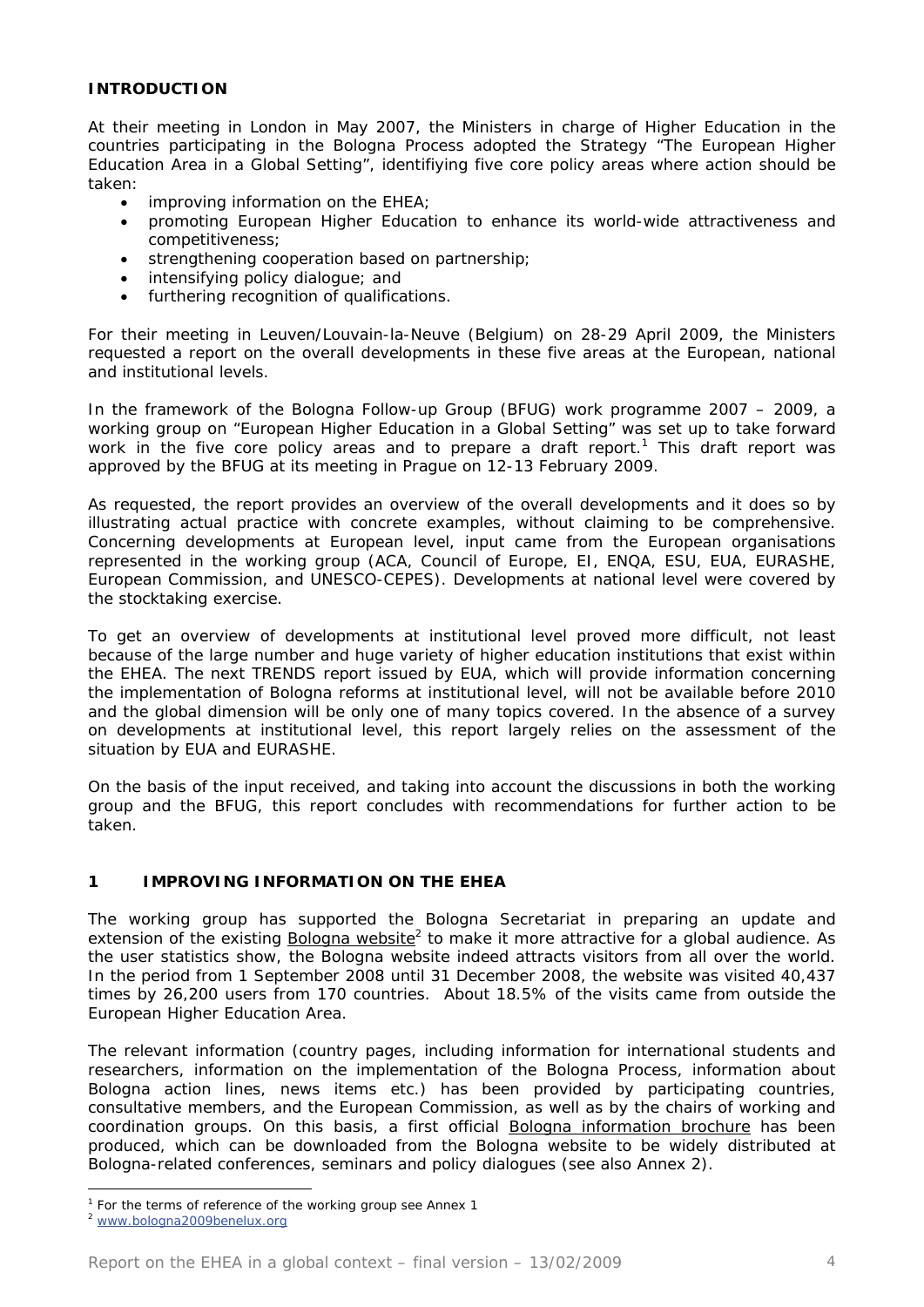In the context of the "Beyond 2010" discussion a number of possible permanent addresses for the website have been secured by the chair of the working group (www.ehea.info; www.european-higher-education-area.org; www.european-higher-education-area.net; www.bologna-process.info; www.bologna-process.net).

The working group also took stock of existing sources of information and their availability for public use:

The EUA Bologna Handbook of the implementation of the Bologna Process and the EUA-ACA Handbook on Internationalisation of European Higher Education provide analysis and case studies.

The Bologna brochure produced by the European University Association (EUA), can be downloaded free of charge from the EUA website<sup>3</sup> and freely used for non-commercial purposes, provided that the source is acknowledged (© European University Association). EUA also offers a variety of publications on Bologna-related topics such as Joint Masters, Doctoral Programmes or Quality Assurance, increasingly discovered by an international readership.

Before each ministerial conference, the European Students' Union (ESU) publishes a report called "Bologna With Student Eyes", providing analysis and updated information regarding the level of implementation and development of the Bologna Process from a students' point of view. "Bologna With Student Eyes" is based on a survey of 49 national unions of students regarding their perceptions on the reforms conducted in the different countries to implement the Bologna Process.

The European Commission granted the BFUG access to the Bologna Experts' (formerly Bologna Promoters') website and free use of the materials posted there, which can also be downloaded from the current Bologna website. The materials include presentations on the Bologna Process targeted at a variety of different audiences.

The European Commission has recently launched a call for tender for the creation of a European database of higher education institutions that will build on existing national statistical data, expanding them and making them comparable.

Since it was launched in December 2004, the Council of Europe Higher Education Series<sup>4</sup> has published 10 volumes on issues of higher education policy. These include public responsibility for higher education and research, higher education governance, higher education and democratic culture, the European university heritage and issues concerning qualifications and recognition. Publications in the Series are also distributed outside of the European Higher Education Area and have been quoted in non-European articles and presentations. The volume on university heritage has been translated into Spanish and published in Mexico.

UNESCO-CEPES regularly publishes on issues related to higher education in general and to the Bologna Process in particular, for example the quarterly review "Higher Education in Europe", one issue of which has been dedicated to the Bologna Process, and entitled: *The Bologna Effect: Perspectives Beyond a Decade of Influence on Higher Education Change* (Vol. 34, No. 1, 2009).

The Bologna Secretariat, chairs of working and coordination groups, individual BFUG members, consultative members and the European Commission have engaged in a variety of information activities, such as presentations at international conferences, participation in discussion fora, visits organised for international delegations, and answering individual requests for information on the Bologna Process in general and on specific Bologna-related topics.

As the national reports show, most of the 46 EHEA countries also (and primarily) provide indepth information on their national higher education systems and ongoing reforms.

<sup>&</sup>lt;sup>3</sup> http://www.eua.be/index.php?id=128<br><sup>4</sup> http://www.coe.int/t/dg4/highereducation/Resources/HEseries\_en.asp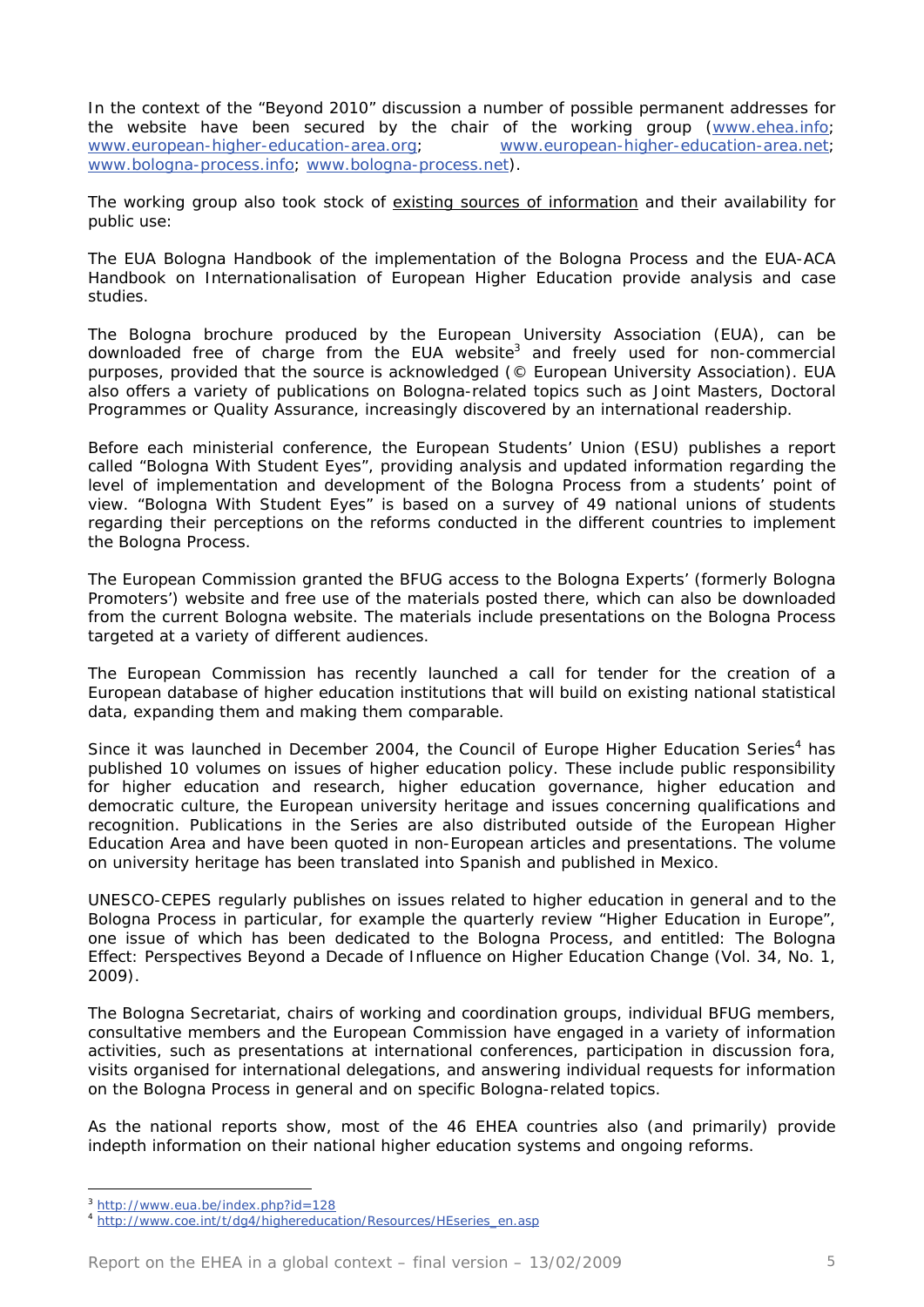So while a lot has already been done to improve information on the European Higher Education Area, more work remains to be done, especially since the demand for such information about developments at institutional, national and European level is still growing. This information needs to be made available in widely spoken languages and also needs to be continuously updated.

#### Recommendations for further action are:

- ¾ The Bologna Secretariat should be mandated to provide information on the EHEA specifically targeted at non-EHEA countries, which should include providing appropriate information on the EHEA website, facilitating coordinated information visits to and from non-EHEA countries, and supporting embassies of EHEA countries, promotion offices, EU delegations to provide adequate information on the European Higher Education Area.
- $\geq$  Each Bologna country should provide information for international students and staff in a common format (ideally through a website, which would be linked to the Bologna website).
- $\triangleright$  Countries not yet providing structured information on scholarships should set up national databases with a view to creating an EHEA-wide online information system on scholarships.

### **2 PROMOTING EUROPEAN HIGHER EDUCATION TO ENHANCE ITS WORLD-WIDE ATTRACTIVENESS AND COMPETITIVENESS**

One of the main goals of the Bologna Declaration was "to ensure that the European higher education system aquires a world-wide degree of attraction". In most parts of Europe, the international promotion and marketing of higher education is, however, a fairly recent phenomenon. For a long time, promotion was (erroneously) viewed as a commercial practice, and as such incompatible with academic values, rather than as a natural element of national and European public policy. A number of factors have changed this picture: these include the emergence of stronger competition internationally among higher education providers, together with a strong drive towards internationalisation in many countries of the EHEA and a greater importance given to a sufficient share of "international students". Another influence, at least in the European Union context, has been the Lisbon Strategy with the aim to make the European Union the most favoured destination for foreign students and scholars and, more generally, to make the EU educative and training systems a world quality reference by 2010.

The key actors in the international promotion of higher education are the higher education institutions themselves, and nothing can substitute their own efforts to convince potential students (and faculty) around the world of the attractiveness of their programme offerings (and research prowess, where applicable). However, there are other important actors who can complement institutional positioning efforts. Among them are:

- higher education networks, at national as well as European or sub-European crossborder level;
- (sub-national) regional entities, such as Germany's *Länder* or Spain's autonomous regions, to name only two examples;
- national bodies, such as governments, but more frequently specialised "agencies" working on behalf of or in close cooperation with the competent authorities; and
- at the European level, for example the European Union and the Council of Europe, at sub-European level, international organisations such as the Nordic Council of Ministers.

Other actors can play an important role in international promotion and marketing, such as students and alumni, employers, trade unions, and other civil-society players.

This report, however, focuses mainly on the promotional activities of national and Europeanlevel actors - not because they are necessarily considered the most important ones, but because relatively systematic information is available on their activities. For promotion activities of higher education institutions in the EHEA this is unfortunately not the case.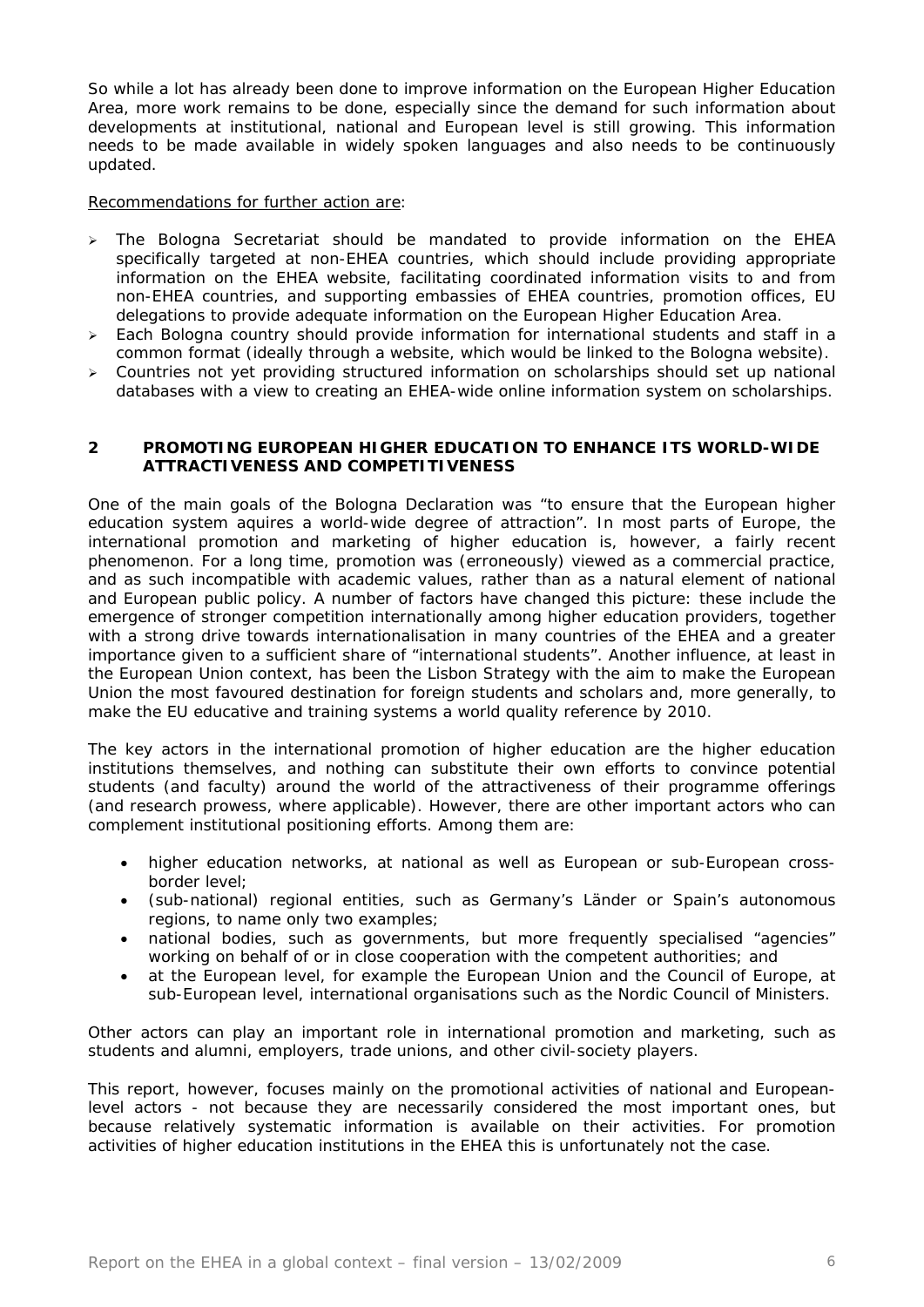Europe's higher education institutions are operating in an increasingly competitive global environment and therefore increasingly engage in a variety of marketing activities not only at national but more and more at international level, too.

In this context, the creation of the European Higher Education Area is perceived as a catalyst for enhancing the global visibility and competitiveness of European higher education and higher education institutions. It can therefore be expected that in their promotional work, European higher education institutions will in growing numbers not only refer to institutional and national facilities and characteristics but also to the common framework of the European Higher Education Area and the wide range of benefits and opportunities that studying, researching and teaching in Europe offers.

This also seems to be the case for programmes, types of institutions or study destinations that previously were not considered as "marketable" to students in other parts of the world especially countries with less widely spoken languages or whose higher education systems are not well known internationally, but also professionally oriented (and mostly mono-disciplinary) higher education institutions with a regional focus.

So while there are signs that European higher education institutions react to the growing international competition by increased marketing activities, and increasingly do so with reference to the EHEA, no systematic overview of these activities exists. There appears to be a certain reluctance on part of the higher education institutions to share this information, be it for fear of losing a competitive advantage or simply for a lack of interest so far at European level.

The remaining part of this chapter will therefore focus on promotion activities at national and European level.

#### **National promotion activities**

While governments, and specialised internationalisation agencies working on their behalf, have for a long time engaged in providing information on study opportunities in their countries, national-level promotion and marketing in the sense of a proactive, coordinated and largerscale effort aimed at attracting international students only began in Europe in the second half of the 1990s. It was at this time that the UK started its "Prime Minister's Initiative"; Germany launched its "Hi! Potentials" campaign (now: "Study in Germany"); France created its international promotion agency EduFrance (now: CampusFrance); and NUFFIC began to market the Netherlands as study destination - to name only a few such initiatives.

Most national marketing efforts in Europe have been government-induced or, at least, government-supported. In most cases, governments felt that it had become necessary to encourage their higher education institutions to proactively seek to enrol a larger number of international students, and to therefore support their institutions' efforts with a national umbrella campaign to enhance the international visibility and attractiveness of the country's higher education as a whole.

In the overwhelming majority of cases, national governments out-sourced this task to specialised organisations. In countries where there was already an established "internationalisation agency" for the administration of scholarship programmes and similar measures, this organisation was usually entrusted with the development and implementation of the promotional campaign. Examples include Germany's DAAD, the UK's British Council, the Netherlands' NUFFIC, or Finland's CIMO, Sweden's Swedish Institute and Denmark's CIRIUS. In countries without such structures, new entities were set up. This was the case, for example, in France, where three government departments created EduFrance (today: CampusFrance) in the late 1990s. There have also been (rare) cases where organisations were set up without any government initiative, for example in Poland, where the non-profit Perspektywy Foundation was created with the support of the Conference of Rectors of Academic Schools in Poland (KRASP).

In almost all cases, the particular country's higher education sector was centrally involved from the start – and has remained so until today. Some of the above entities are membership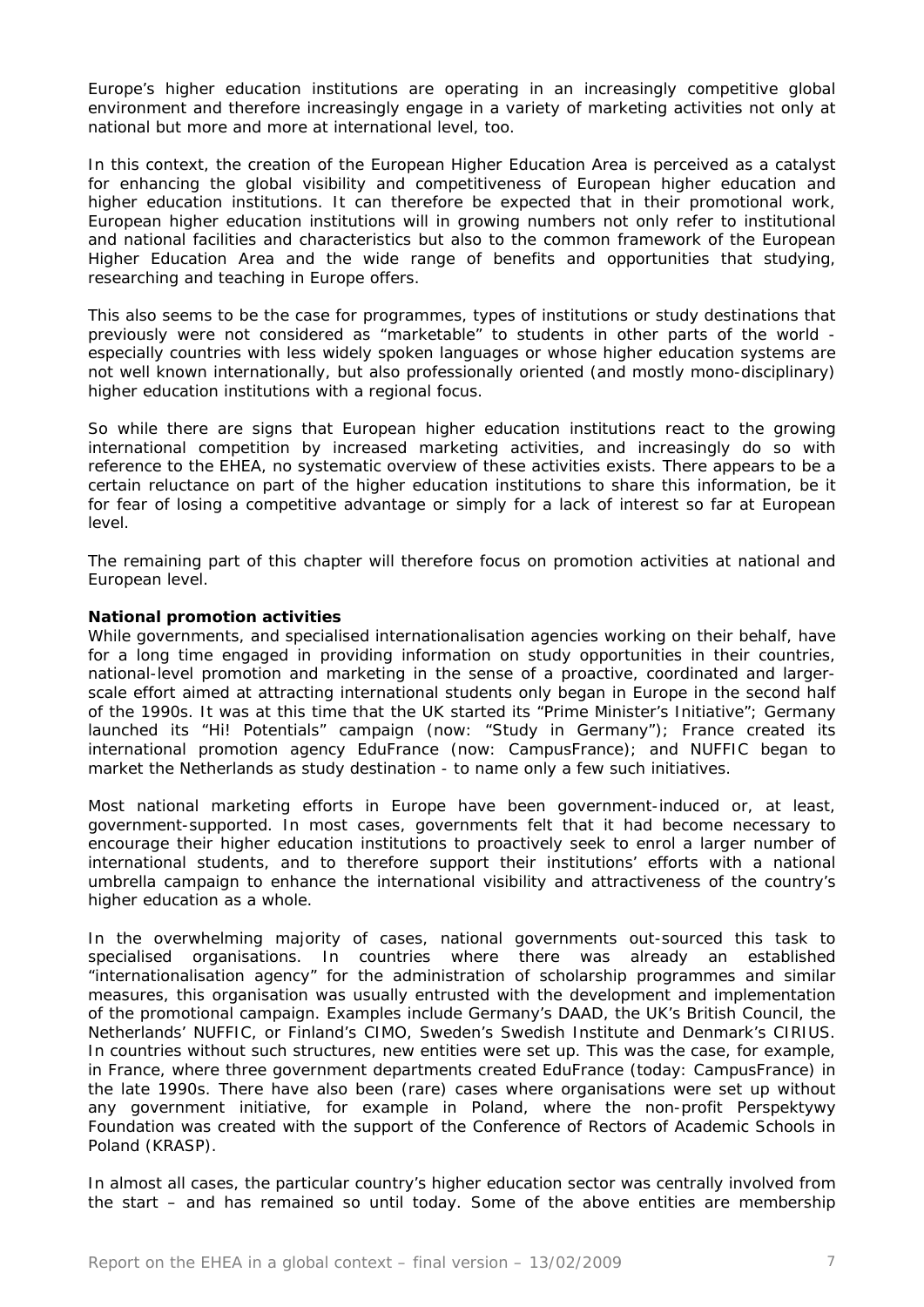organisations of the country's higher education institutions. Where this is not the case, at least the international promotion sub-section entails a membership element or a similar form of affiliation or subscription of the country's higher education institutions. Likewise, higher education institutions complement the funding made available by governments.

National promotion activity across the EHEA differs enormously in scale. While a few countries apply the whole spectrum of promotional possibilities, others use only selected means or are not yet active. The following is an overview of the various instruments and means employed.

The core element of any developed promotion campaign is a national higher education brand.<sup>5</sup> This brand creates a unique "identity" or "image" of the country's higher education. It consists of a set of key messages and a logo. It is important that all other elements of the promotion campaign (see below) make systematic use of the brand.

The second-most important element of the majority of campaigns is a central website. The website ("Study-in…..") is the core instrument for guiding potential international students to the information they seek in order to make their destination decision and later enrol. Typically it contains a section about the country itself (and its distinctive cultural attractions) and an introduction to the higher education system, as well as practical information about immigration, visas, work, accommodation etc. One of the functions of these websites is to serve as a portal to the websites of individual institutions and their programmes. A welldeveloped website also contains an overview of scholarship programmes available for study in the country, and special incentives for international students, such as programmes taught in English (mostly in the form of a searchable database). Advanced websites exist in a range of languages that are widely spoken worldwide. The website can be (and normally is) complemented by other electronic (CD-ROMs, DVDs, etc.) and printed promotion and information materials for distribution to potential students at fairs and in other fora allowing personal encounters.

The third element of a developed campaign consists of events of various kinds. The core-type event is a higher education fair. Such fairs create a forum for a direct encounter with potential students and their parents. Some fairs are organised by (the promotion agency of) one single country. Others are organised by country-neutral and often commercial organisations. In the minimalist case, only the promotion agency of a country is present and represents its higher education institutions. More frequently, the promotion agency organises, next to its own presence, that of individual institutions with their own booths. Other types of events comprise smaller seminar-type get-togethers, often of a subject-specific sort, or meetings between representatives of higher education institutions from the host and the promoting country.

A fourth element is communication (media) campaigns. Typically, these target one particular country and transmit their messages via advertisements on television and in widely-read newspapers and magazines, among others. It is common to combine a media campaign with a physical presence (through fairs or other events) in the country.

Fifth, some organisations have set up their own permanent presence in key countries, in the form of information offices. These offices serve as service points for potential students, whom they inform and counsel, and as support structures for events, media campaigns and the like. Only larger organisations (for example, British Council, CampusFrance, DAAD, and NUFFIC to an extent) make the considerable investment in such a permanent physical presence. In other cases, this task is delegated to the embassy or a cultural institute of the country in question. Some countries additionally operate programmes of teachers of their language and culture abroad (e.g. Austria's and Germany's "Lektoren"), who have recently also been entrusted with in-loco promotion work. In many cases, such positions are established under bilateral cultural agreements.

<sup>&</sup>lt;sup>5</sup> There have also been attempts by some sub-national regions in Europe, such as Baden-Württemberg and Catalonia, to create their own brand. Likewise, there have been attempts at joint marketing by groups of European countries (the Nordic countries, for example), and also of transnational European university networks, but few of these latter measures have developed a clear brand.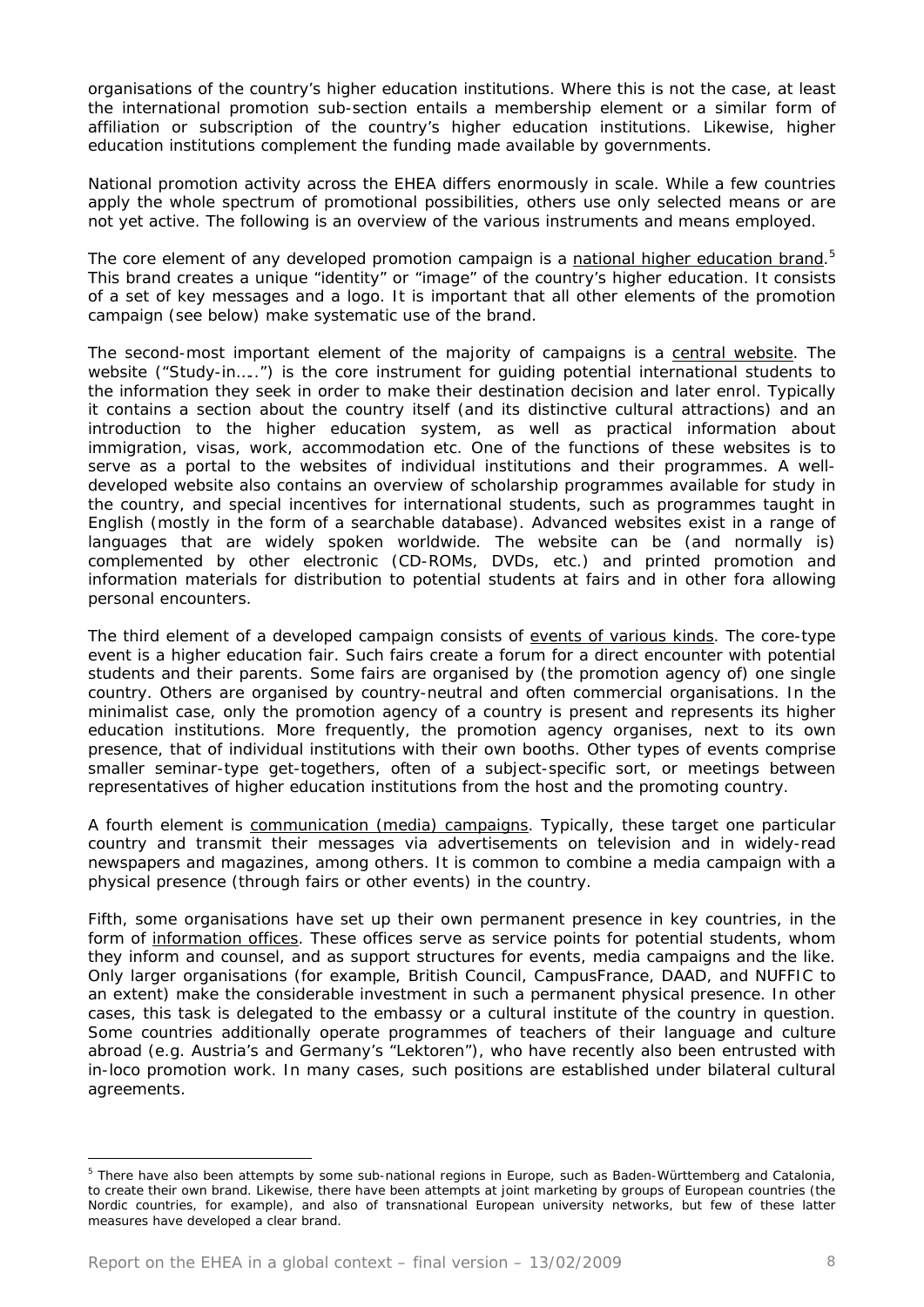Sixth, there are further promotion-related activities worth mentioning. Only countries with a very advanced promotion campaign are active in these areas. One activity is to work with (selected) private agents, who are a common feature in many source countries (especially in Asia) and who help place students in foreign institutions. Other measures are training and competence building opportunities of all kinds intended to equip the institutions of a given country to better position themselves internationally. Finally, a few countries also invest in background research, such as marketing studies, to explore the potential of their country's higher education institutions in a given country or region, in order to define the geographical focus of their promotion efforts.

More generally, it must be stressed that most national promotion efforts target international students in the first place, and international scholars in the second. Among students, the key target group is almost invariably the graduate segment at Masters, and, in a few cases, at doctoral level.

As has already become clear, very few countries in the EHEA make use of all of the above instruments. In fact, national higher education promotion is very unevenly developed across the EHEA. Since to date there is no transparency concerning the exact involvement of all EHEA countries in national-level marketing, the following classification must be seen as preliminary and subject to revision. Roughly speaking, in terms of national promotion, the EHEA can be divided into three categories of countries.

The first category of countries – mainly from northwest Europe – is characterised by a high degree of involvement, in terms of resources available and activities engaged in. This group is led by the UK, which most likely outperforms any other country by a considerable margin, followed by Germany, France and the Netherlands, each of which have also invested considerably. Seen in relation to their (much smaller) size, Finland and Sweden also belong to this group. Denmark, which recently decided to make a considerable investment in international promotion, is likely to join the group soon.

A second category consists of countries, which are active in only a few of the above activity categories or where an infrastructure (organisation) for international promotion has only very recently been created. In some countries, these are fledgling organisations whose sustainability still needs to be demonstrated. In others, established "internationalisation agencies" have been entrusted with the task, but at a modest level of engagement. This category is led by countries such as Austria (Austrian Exchange Service), Switzerland (CRUS), Poland (Perspektywy Foundation), Ireland (International Education Board Ireland) and Spain (Universidad.es). Hungary (Campus Hungary), Belgium/Flemish Community, and Estonia have started to become active in the field, too.

In a third category of EHEA countries, hardly any form of national higher education promotion could be identified. It must be noted that this group forms the majority of countries in the EHEA. Of course, the National Agencies or National Structures of almost all the countries eligible to participate in the Lifelong Learning Programme and/or the Erasmus Mundus Programme of the European Union engage, in one form or another, in promotion-related measures. However, this activity is usually small-scale and most of it consists of the provision of information rather than active marketing as such.

It must be stressed that the above categorisation is a very rough one and that the field of national-level actors is in flux. There are, for example, indications that some of the countries now in category three might soon have to be classified differently. Romania, for instance, is about to create a new internationalisation agency, which will probably also have promotional tasks - to give just one example.

#### **European-level activities**

European-level promotional efforts have been initiated only very recently. The chief actor is the European Commission's Directorate General for Education and Culture, which in early 2007 launched the Global Promotion Project (GPP), described in greater detail below. The EuropeAid Cooperation Office has become active, too, with the award of a contract for European Higher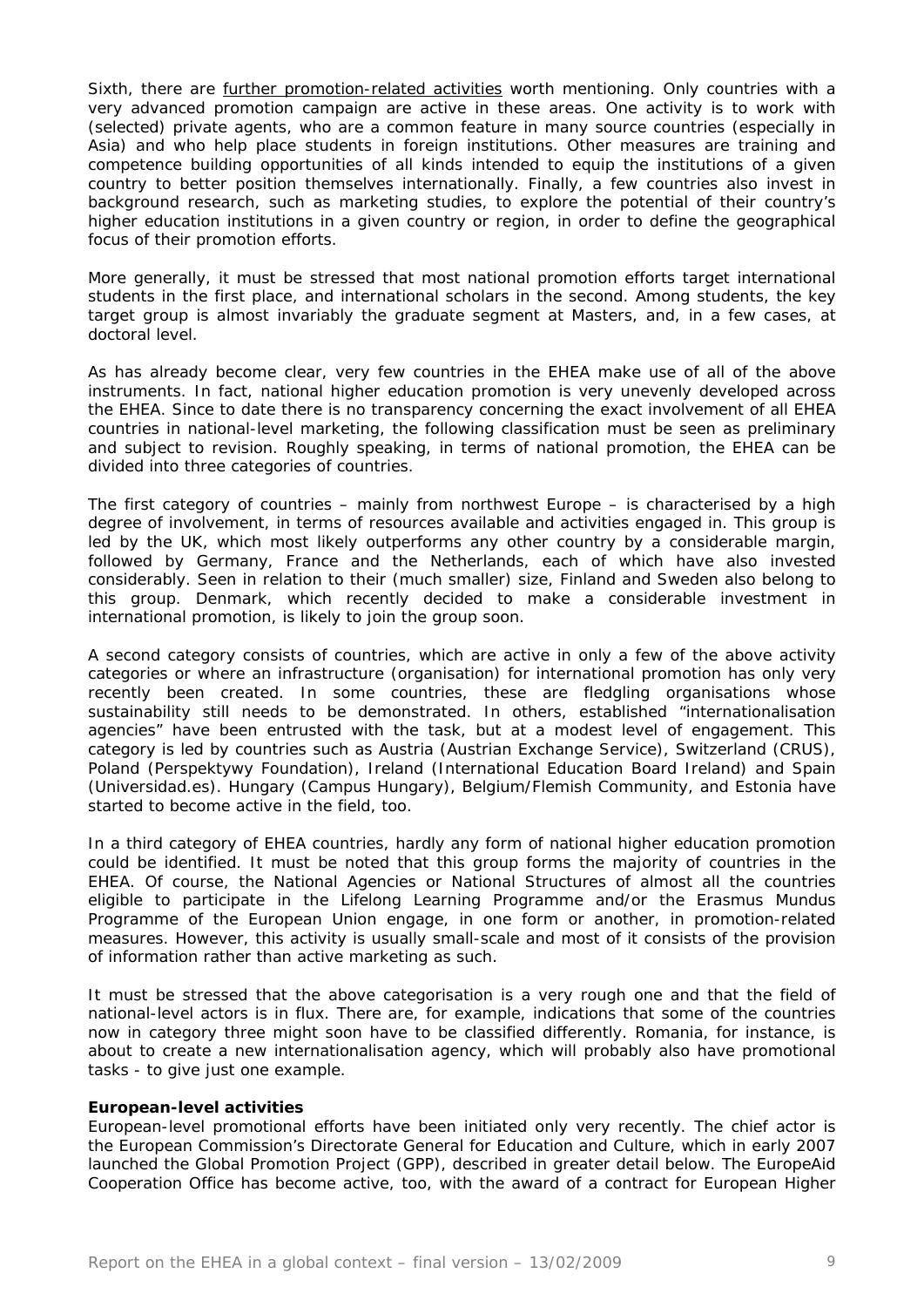Education Fairs and the launch of the EU-Asia Higher Education Platform (see also below). Some of the European Union's Delegations conduct local activities.

These implementation projects were preceded by exploratory research work. In 2005, the Academic Cooperation Association (ACA) conducted a large-scale study on the way in which European higher education is viewed in other parts of the world. This study, "Perceptions of European Higher Education in Third Countries<sup>"6</sup> surveyed over 20,000 pupils, students, teachers, university staff and higher education policy-makers around the globe and yielded a detailed picture of the perceived strengths and weaknesses of European higher education as seen from outside. Its results and recommendations have informed the European Commission in the design of the Global Promotion Project. EURODATA<sup>7</sup>, also carried out by ACA, drew a detailed picture of the flows of international students into and out of Europe, and thus provided an atlas of the relative attractiveness of Europe as a study destination.

#### Global Promotion Project

The Erasmus Mundus programme has among its objectives to promote the European quality offer in higher education, to encourage incoming mobility of third-country graduate students and scholars and to improve the profile, visibility and accessibility of European higher education throughout the world. In keeping with these objectives, the Erasmus Mundus Global Promotion Project (GPP) aims to build upon perceived strengths and overcome negative perceptions by helping to create a clear European "identity" in higher education, by improving the availability and accessibility of information on studying in Europe and by enhancing the professional capacity of European higher education to promote itself as a place of study.

The GPP began in January 2007 and runs until December 2009. It comprises five inter-related "Lots" or groups of services:

- Lot 1: Development of a European "brand" and design of a "Study in Europe" portal;
- Lot 2: Studies on innovative services for international study;
- Lot 3: Measures to improve higher education marketing techniques in Europe;
- Lot 4: Events to promote European higher education; and
- Lot 5: Design of a media campaign and preparation of information materials.

Target audiences include students from around the world, student bodies, higher education institutions, parents and employers.

The main outputs of the GPP so far have been:

- The development of a "Study in Europe" brand, based on the inherent strengths of European higher education (Quality, Diversity and Opportunity). These key messages are integral to the current promotional campaign.
- A "Study in Europe" website<sup>8</sup>, which presents easily comparable information on study opportunities in 32 European countries and is available in Arabic, Chinese, English, French, Portuguese, Russian and Spanish. The website comprises the following sections: Why study in Europe? Courses and Programmes; European Higher Education; Application Guide; Living in Europe (including Jobs); Scholarships and Testimonials; Glossary and Events.
- "Study in Europe" promotional materials (brochure, flyer, posters, DVD) in Arabic, Chinese, English, French, Portuguese, Russian and Spanish.
- The funding of "Study in Europe" areas within two Higher Education Fairs, in Russia (Moscow on 13-15 November 2008) and Brazil (Sao Paulo on 27-29 March 2009).

 $\overline{a}$ <sup>6</sup> http://ec.europa.eu/education/programmes/mundus/acareport.pdf<br><sup>7</sup> Kelo, Marie: Teichler, Ulrich: Wöchter, Bernd (2004): EURODATA, S

Kelo, Maria; Teichler, Ulrich; Wächter, Bernd (2006): EURODATA. Student Mobility in European Higher Education, Bonn. Lemmens.

www.study-in-europe.org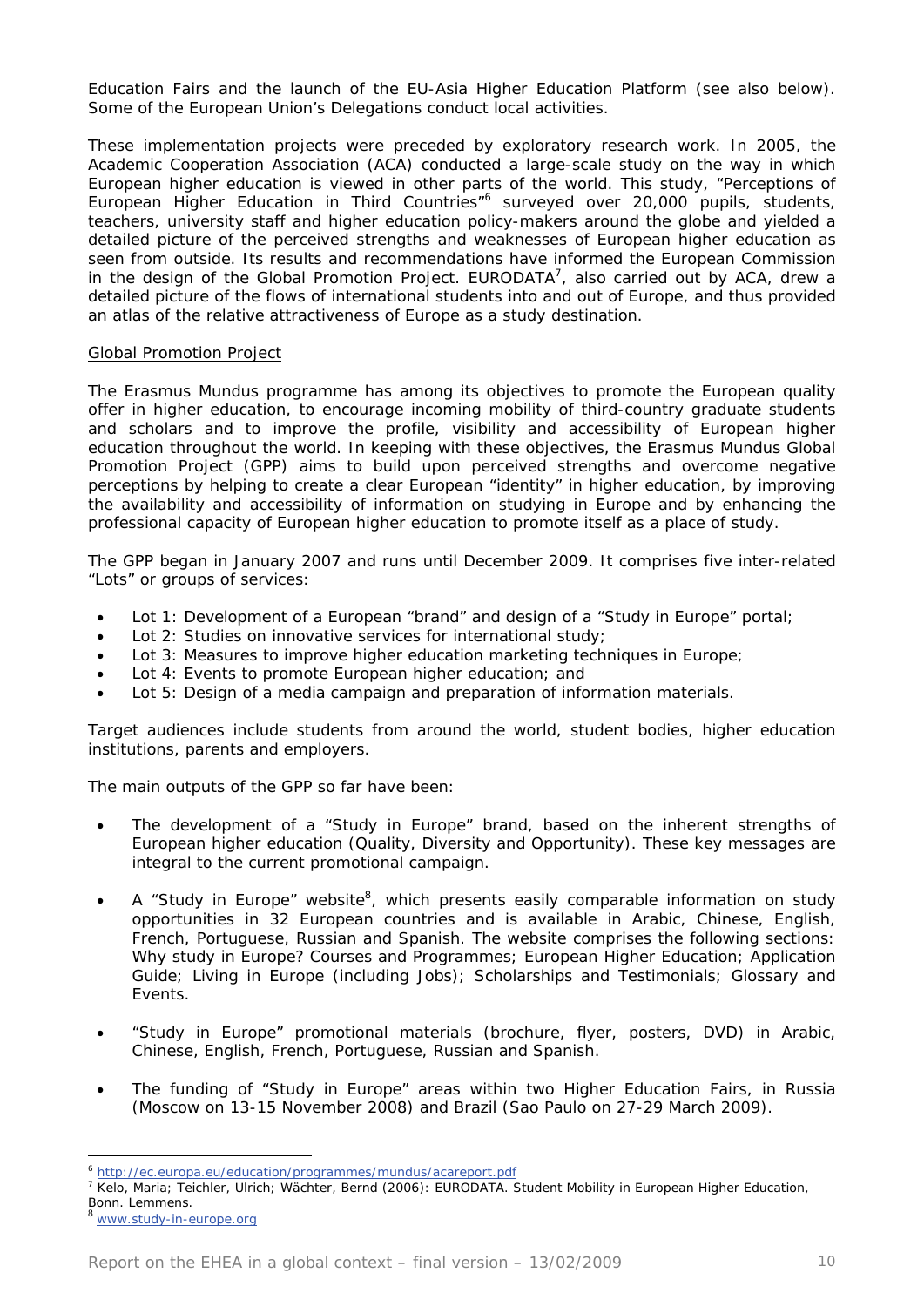- A "Study in Europe" Communication Tool-Kit for European higher education institutions<sup>9</sup>, containing advice on the following themes: Effective Marketing; Key Messages about European Higher Education; Effective Planning for Cultural Diversity; Working with Education Agents; Supporting Alumni Relations; Media Relations; Press Releases; Higher Education Fairs; Use of the Internet; Use of the Study in Europe Promotional Tools.
- A study on current trends in Trans-National Education (offshore courses and campuses, online learning, etc.) providing a detailed analysis of current TNE provision, comparing the experiences of European countries with those of established and emerging competitors from elsewhere in the world. The study considers different partnership scenarios and funding models, the main motivations and "drivers" of TNE, issues relating to quality assurance, the experience of students participating in European TNE programmes and the possible future direction of TNE in Europe.10
- A pilot network of European Higher Education promoters in Mexico (March 2008-March 2009).

#### European Higher Education Fairs (EHEFs)

Some European Higher Education Fairs are funded from the Asia-Link Programme of the European Commission's EuropeAid Cooperation Office. These fairs are organised, on behalf of EuropeAid, by a consortium of CampusFrance, British Council, NUFFIC and DAAD. Being financed from the budget of the Asia-Link Programme, they target exclusively Asian countries eligible to participate in this scheme. $11$ 

The EHEFs are open to higher education institutions as well as national organisations and other education providers in all European countries which are eligible to participate in Asia-Link<sup>12</sup>. The vast majority of participants (upward of 80 percent) are individual higher education institutions.

After a pilot fair held in Bangkok in late 2004, the series of EHEFs proper started in late 2006 and ran until the autumn of 2008. A total of eight fairs were organised in seven countries (Thailand, India, Malaysia, China, Vietnam (2), the Philippines and Indonesia). The fairs targeted (potential) students as well as their parents to convince them to choose Europe as their study destination. Stakeholder initiatives complement these efforts.

#### EU-Asia Higher Education Platform

 $\overline{a}$ 

The EU-Asia Higher Education Platform (EAHEP) was launched under the Asia-Link Programme with the aim of enhancing information exchange, dialogue and cooperation in higher education and research between the EU and Asia. It is being implemented by a consortium made up of EUA, NUFFIC and DAAD in 2008 and 2009. Next to organising four workshops and two round tables in Asia and the EU, it has organised two European higher education fairs, roughly modeled on the EHEFs, one in New Delhi on 14-16 November 2008 and one in Thailand in November 2009.

So there seems to be a clear trend towards an increase in promotion activities at all levels (institutional, national and European) but those activities are unevenly developed across the EHEA and, especially concerning institutional promotion activities, a systematic overview is missing. The national reports confirm the trend towards introducing promotion activities/campaigns, establishing and/or mandating agencies in this area, and to use the implementation of the Bologna Process to enhance attractiveness and competitiveness of the national systems. However, the focus of these activities lies on the individual systems as part of the EHEA and not on the EHEA as such. A major challenge for promotion activities at

<sup>9</sup> http://ec.europa.eu/education/programmes/mundus/doc/toolkit\_en.pdf

<sup>&</sup>lt;sup>10</sup> http://ec.europa.eu/education/programmes/mundus/news\_en.html (see entry of July 2008)<br><sup>11</sup> Afghanistan, Bangladesh, Bhutan, Cambodia, China, India, Indonesia, Laos, Malaysia, Maldives, Mongolia,

Myanmar/Burma, Nepal, North Korea, Pakistan, Philippines, Sri Lanka, Thailand, Vietnam.

 $12$  EU-27 plus candidate countries Croatia, "the former Yugoslav Republic of Macedonia", and Turkey, as well as EEA countries Iceland, Liechtenstein and Norway.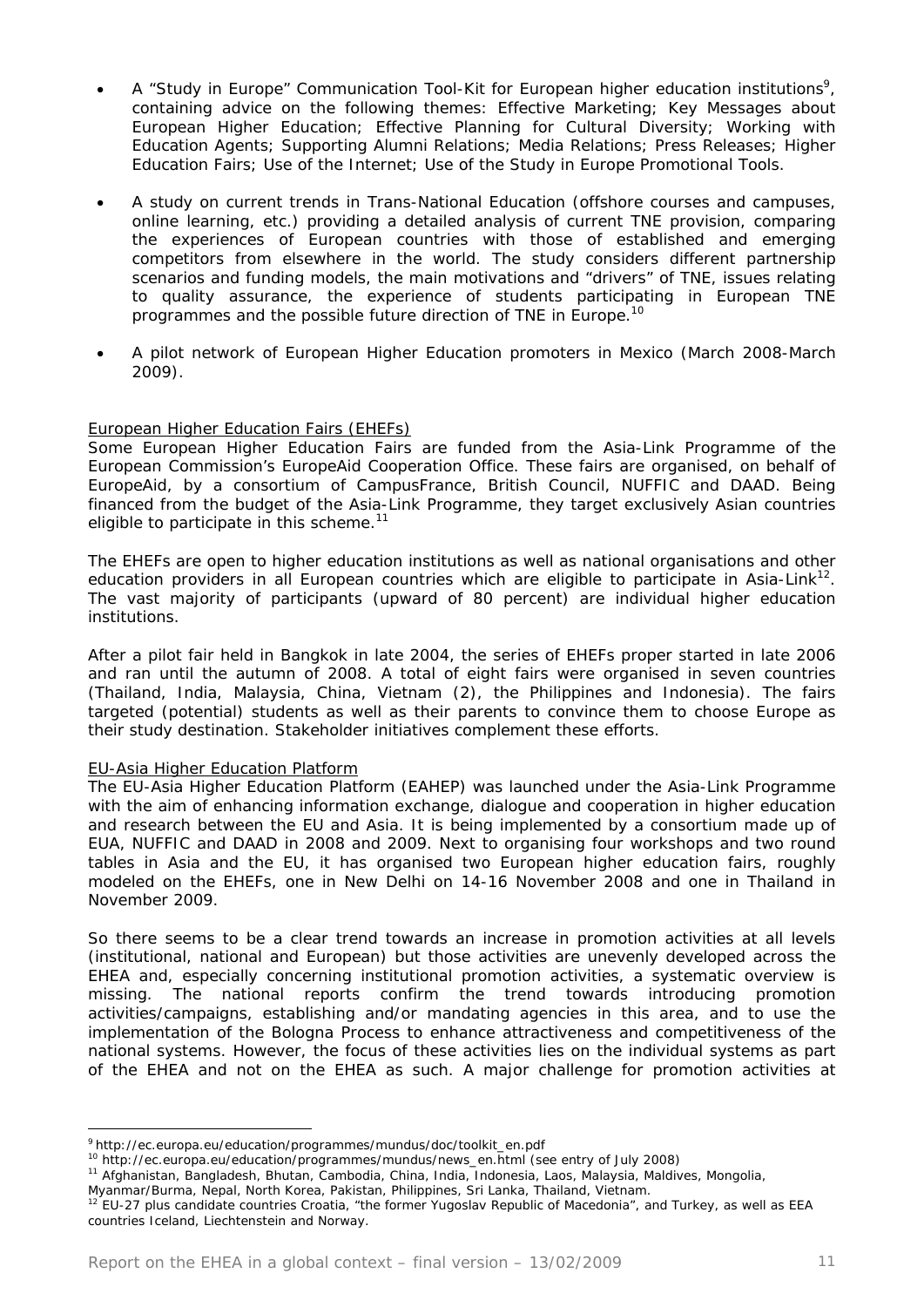European level will be to ensure that they are sustainable and cover the entire European Higher Education Area.

Recommendations for further action are:

- ¾ Each EHEA country should designate a contact point for information and promotion activities. The contact points will form a network fostering the exchange of best practice and know-how transfer as well as peer learning in the field of national-level promotion of higher education.
- $\triangleright$  A European mapping of promotion activities based on a sample of higher education institutions in each country should be carried out, also assessing the impact the Bologna Process has on institutional higher education promotion strategies and measures.
- $\rightarrow$  A round table should be convened by the Bologna Secretariat with the participation of the European Commission and other main actors in higher education promotion in Europe to devise a "road map" and to identify opportunities and actions for enhancing European-level promotion.

Last, but not least, it must be underlined that international promotion and marketing rely for their success on a number of important preconditions. Chief among them is a high quality of higher education. It is therefore crucial that the countries of the EHEA do not waiver in their quest to improve quality.

#### **3 STRENGTHENING COOPERATION BASED ON PARTNERSHIP AND INTENSIFYING POLICY DIALOGUE**

Since 1999, the Bologna Process and its *acquis* have created considerable interest in many parts of the world. In several countries, concrete initiatives have been taken to implement the Bologna Process or some of its features (e.g. in Israel, Kazakhstan, Maghreb countries or lusophone countries in Asia and Africa). Some countries have expressed interest in the exchange of good practice and cooperation on particular issues, such as quality assurance, recognition, exchange of students, or lifelong learning (e.g. Australia or New Zealand).

The Bologna Process responds to this growing interest from other parts of the world by seeking to intensify policy dialogue and strengthening cooperation based on partnership.

Higher education policy dialogue and cooperation based on partnership can be considered complementary to another policy area addressed by the Strategy and covered in chapter 2 of this report, namely promotion. Similarly, policy dialogue and cooperation based on partnership rely heavily on adequate and reliable information and in many cases will deal with recognition issues. In other words, the five elements of the Strategy for European Higher Education in a Global Setting are closely interlinked. The focus of this chapter is, however, on policy dialogue and cooperation based on partnership, listing a variety of existing initiatives aimed to further both.

Policy dialogue and cooperation based on partnership between Europe and other parts of the world are perceived as an efficient means to ensure that the European Higher Education Area does not develop into a "fortress Europe" but rather remains relevant for the world: open, flexible and ready to learn from international experiences and to anticipate the need for further reform and adjustment in good time.

The Strategy "The European Higher Education Area in a Global Setting" emphasised that policy dialogue and cooperation based on partnership should be of mutual benefit. Recognition of qualifications and student exchange are two prominent examples. A global exchange of talent and knowledge could contribute to capacity building. Intercultural knowledge resulting, for instance, from student and staff exchanges could boost innovation and creativity in higher education and research but also in the economy more generally. There also are a number of global challenges that simply require international cooperation, such as climate change.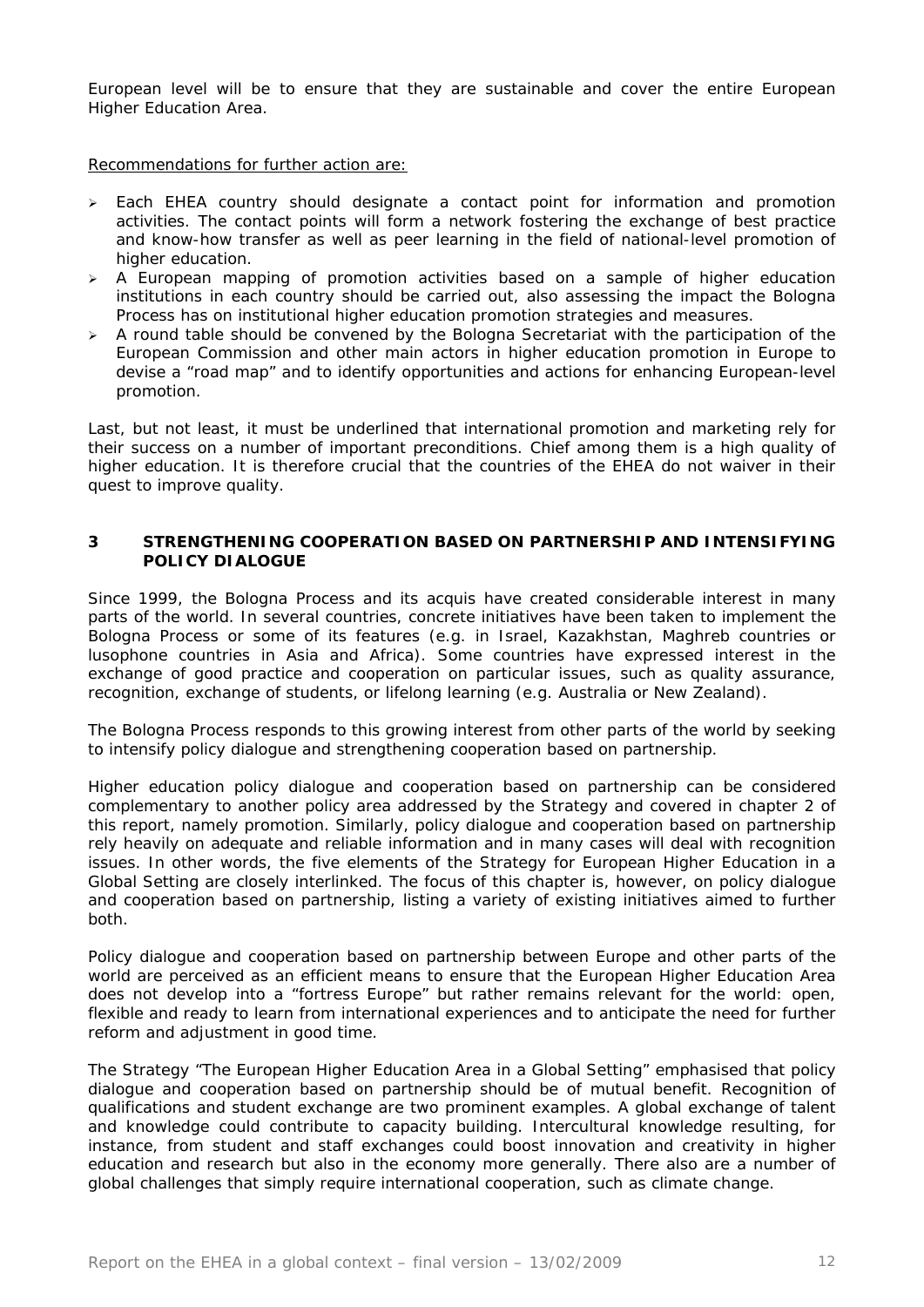Countries participating in the Bologna Process, as well as individual higher education institutions also compete in a global market, but there is no inherent contradiction between competition and cooperation – they can be seen as two sides of the same valuable coin. A balance between competition, cooperation and solidarity becomes increasingly important in a globalised environment in order to respond to global societal needs.

**Policy dialogue** is a two-way process: While the rest of the world learns about Europe, Europe learns about the rest of the world. Policy dialogue is an indispensable means to communicate the Bologna Process, its *acquis*, and its underlying principles to international partners. It contributes in a very sustainable and efficient way to information on, and promotion of, European higher education. At the same time, as European higher education institutions become increasingly involved at the global level, knowledge and understanding of higher education systems and developments in other parts of the world, in the respective political, economic and societal environments, is of strategic importance for Europe. In this regard, the European Higher Education Area can expect to gain at least as much from international policy dialogue as it contributes.

Individual EHEA countries, the European Commission and consultative members have recognised the importance of policy dialogue in higher education and research at an early stage. Initiatives have been launched involving higher education institutions and stakeholder organisations. There is also significant activity at the level of individual national stakeholder organisations with respect to dialogue and cooperation with similar organisations around the world. The national reports show a high level of commitment of many EHEA countries to policy dialogue on higher education reforms and specific topics with partners from across the world, bilaterally and in multilateral networks.

The European Union has developed several inter-regional dialogue and partnership initiatives, such as the EU-LAC process, the ASEM process, the EU-ASEAN, the Euro Mediterranean partnership, and in the context of its Neighbourhood policy. While higher education and research have been identified as important elements and driving forces by some of these initiatives and there has been frequent reference to, for instance, the EU-LAC and the Mediterranean higher education spaces, there still seems to be a lot of scope for further development. There is a strong interest in the Bologna Process from those EU partner regions. The challenge for the EHEA is that in EU policy dialogue settings Europe consists of 27 EU member states while the European Higher Education Area encompasses 46 participating countries and this does not make it easier for international partners.

With a number of countries (Australia, Brazil, Canada, China, India, Israel, Japan, Republic of Korea, Mexico, New Zealand and the US) the European Union has set up a sectoral policy dialogue on education and culture or will do so in the near future. The sectoral policy dialogues will be organised through annual thematic seminars on jointly selected topics of common interest. These seminars will be held at administrative level (Commission services and Ministries) with the participation of experts and stakeholders from both sides.

In the Council of Europe's work dialogue between Europe and other regions is an essential part of all policies, underpinned by the White Paper on Intercultural Dialogue entitled "Living Together as Equals in Dignity"<sup>13</sup> adopted by the Committee of Ministers on 7 May 2008.

The Council of Europe's Steering Committee for Higher Education and Research (CDESR) is a prominent platform for policy dialogue between policy-makers in public authorities and higher education institutions and addresses issues relating to the Bologna Process at its plenary sessions. The CDESR includes Canada, Israel, Japan, Mexico and the United States as well as the Arab League Educational, Cultural and Scientific Organization (ALECSO) as observers.

Education International (EI), the global union federation representing teachers and education workers, including academic staff, with 394 member organisations worldwide, has 100 member organisations representing three million university and research personnel working in

<sup>13</sup> See www.coe.int/dialogue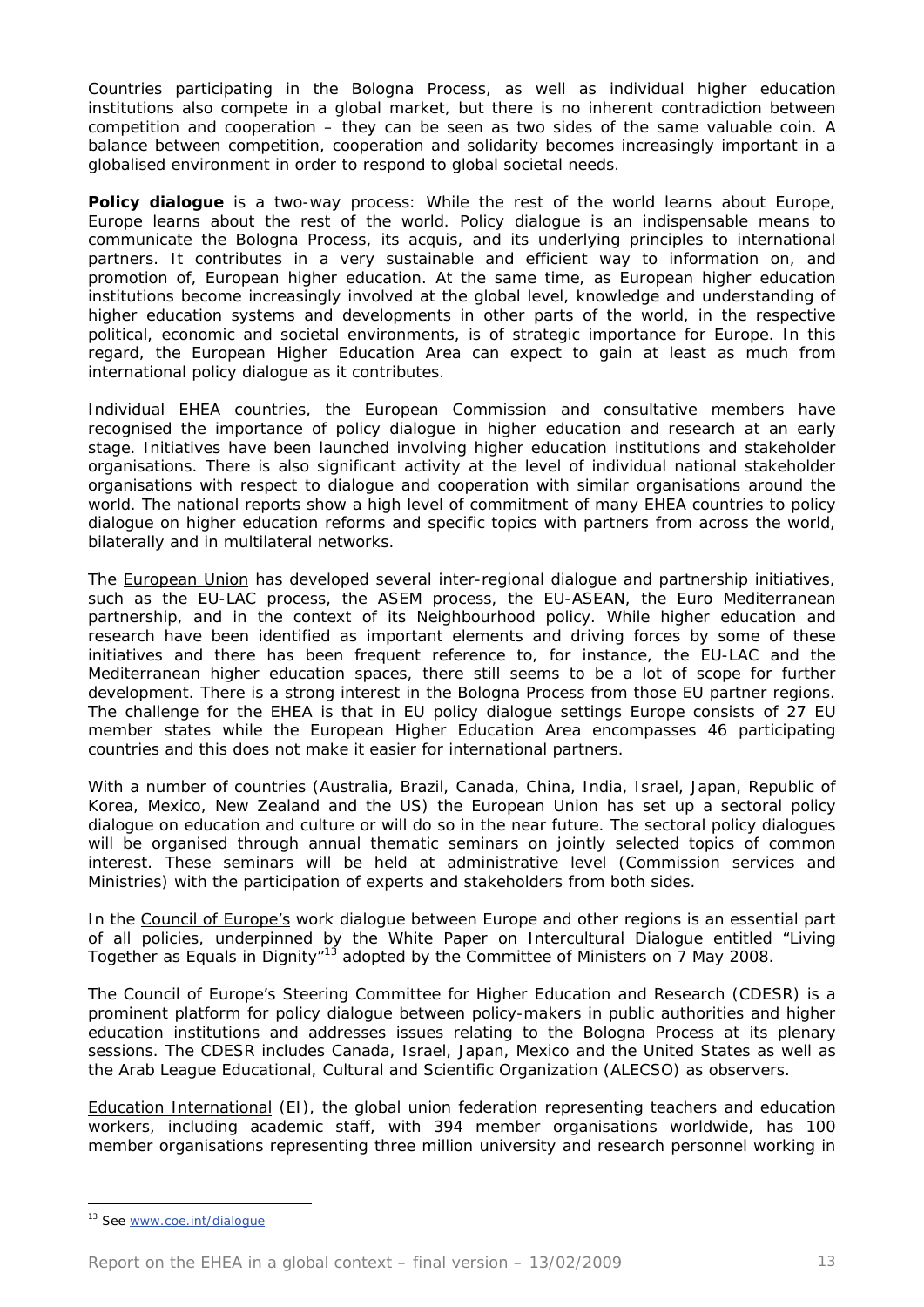the higher education and research sector. Via this broad membership and global scope, much of EI routine or daily work concerns global issues.

Every second year, EI holds an international conference on higher education and research, gathering higher education and research workers from all over the world. This conference is an opportunity for EI members to formulate policies in the area of higher education and research, and to inform each other about developments in their region or country. The conference functions well as an opportunity for exchanging information and discussing policy. The latest conference of this kind was held in Malaga (Spain) in November 2007, with a large part of the programme devoted to discussions about the Bologna Process and Europe's interaction with the rest of the world on issues regarding higher education and research.

ENQA is an umbrella organisation for European quality assurance agencies, with 48 members from 25 Bologna countries. Through its associate/affiliate scheme, ENQA has formalised its cooperation with another 23 quality assurance bodies and networks from Bologna countries as well as from Israel, Kazakhstan and the US. In May 2008, ENQA signed a Memorandum of Cooperation with the International Network for Quality Assurance Agencies in Higher Education (INQAAHE) and participates, together with several other regional networks from all over the world, in the INQAAHE committee for regional representatives.

UNESCO-CEPES facilitates policy dialogue with representatives of other regions of the world, through the UNESCO global dimension, for example at the UNU/UNESCO International Conference on "Pathways Towards a Shared Future: Changing Roles of Higher Education in a Globalized World", 29-30 August 2007, Tokyo, Japan.

The *UNESCO World Conference on Higher Education "The New Dynamics of Higher Education"*, which will be held from 6 to 8 July 2009 at UNESCO's Headquarters in Paris to take stock of developments since the 1998 WCHE and to re-visit the framework for Priority Action, offers an important forum for discussions on policy issues for higher education worldwide.

The forthcoming 2009 WCHE is preceded by a series of regional conferences organised to bring specific regional concerns, expectations and proposals to the World Conference. In the Europe Region, the UNESCO Forum on Higher Education in the Europe Region: *Access, Values, Quality* and Competitiveness<sup>14</sup> is being organised by UNESCO-CEPES and the Government of Romania, represented by the Ministry of Education, Research and Youth, in collaboration with Council of Europe, European Commission, OECD, EUA, ESU, and EI. The Forum will be held in Bucharest (Romania) from 21 to 24 May 2009 and will adopt the "Bucharest Message to the 2009 World Conference on Higher Education – Recommendations and Appeals"*,* an important element of which will be the role of the Bologna Process in the global context.

A report commissioned in conjunction with the Forum, entitled "Ten Years Back and Ten Years Forward: Developments and Trends in Higher Education in Europe and North America" will reflect on major developments in higher education in the region, paying particular attention to the Bologna Process and the Ministerial Conference in Leuven and Louvain-la-Neuve.

Through international participation at EUA conferences, EUA participation at international partners' events, dialogue meetings, and mutual visits, the European University Association has provided opportunities for immediate exchange and update on national and regional developments, and the impacts that global trends have in different parts of the world. One example of EUA's role in policy dialogue has been its support of the follow-up of the ASEM education ministers' meeting and the subsequent ASEM university platform, launched in 2008 with the first meeting of European and Asian rectors.

EUA's international activities have also been useful in developing a more concise and detailed understanding of topical European higher education issues, on which EUA currently focuses. Examples include: institutional reflections on national research and research funding strategies; the strategic importance of doctoral studies for the institutions, and the strong

<sup>14</sup> www.cepes.ro/forum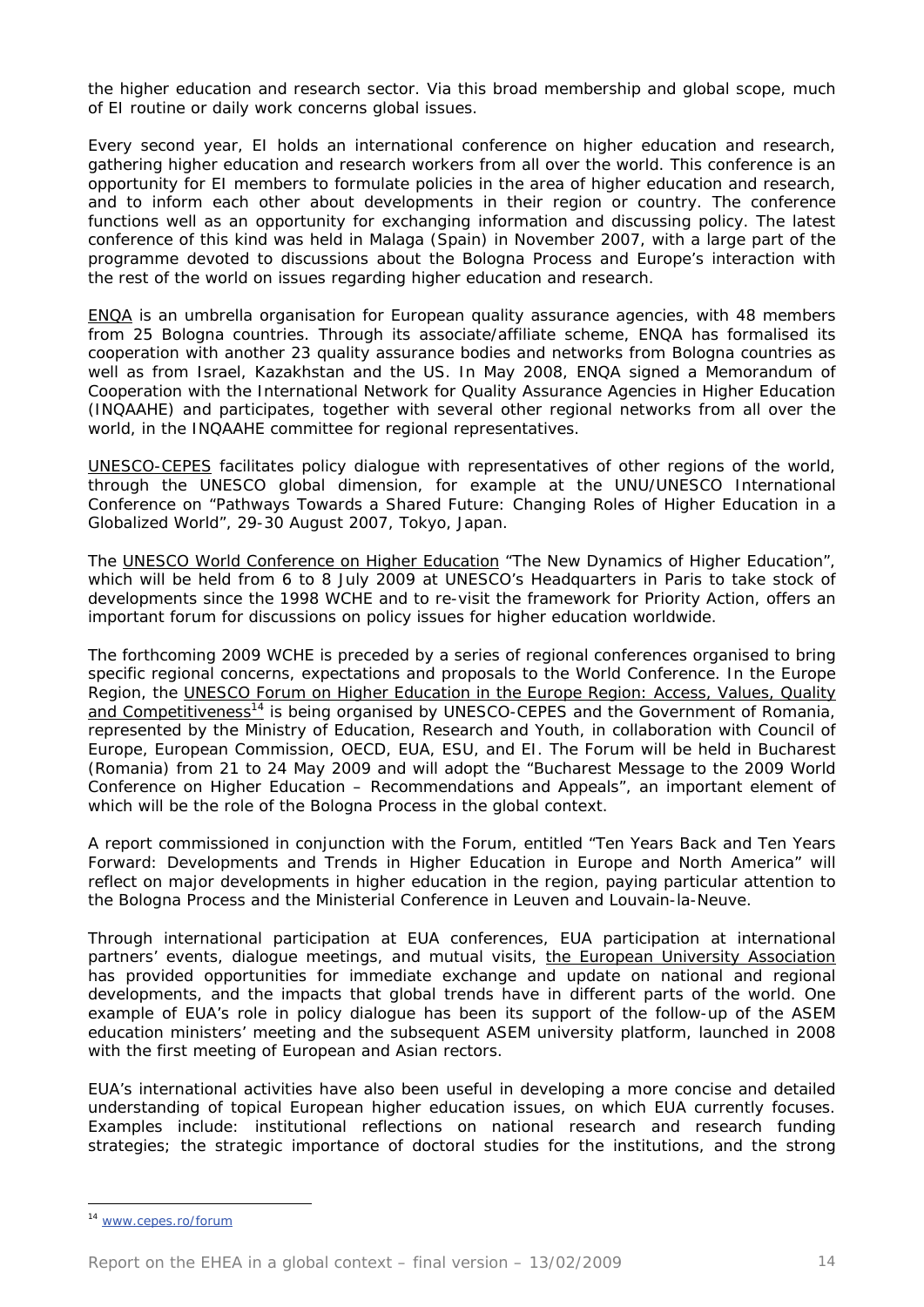interest of international partners in further exchange and cooperation in this area; and strategic thinking about internationalisation processes.

International activities carried out thus far also confirm thematic congruence and cohesion of the "European" and the "International" agenda of EUA. It has been found that EUA and its partner organisations around the world have quite a few issues in common. There is a general trend whereby boundaries between domestic and international issues appear to be increasingly blurred. Thus the EUA international strategy, officially launched in 2006, informs all areas of EUA activity, from Bologna reforms to research.

EURASHE, an association of European Higher Education Institutions – Polytechnics, Colleges, University Colleges, etc. - devoted to Professional Higher Education and related research within the Bachelor-Master structure, has through affiliated national and sectoral associations and institutional members in the EHEA, and via associate members in other regions of the world, links with over 800 higher education institutions which are either in a process of implementation of the Bologna reform, or have adopted certain aspects of the Bologna Process for use in their own regional contexts.

The European Students' Union (ESU) keeps regular contacts with student organisations outside Europe, to contribute to a globalisation of the student movement, to share experiences and in particular to support student representatives that are restrained from operating and expressing themselves freely. With support from UNESCO and EI, ESU is setting up a worldwide operating platform for student organisations based on regional platforms, which will also participate in the UNESCO World Conference on Higher Education in 2009, and has issued a global student statement to the UNESCO WCHE+10 "Education for all".

Some of ESU's unions created MedNet, a network involving ESU members and organisations from the southern shore of the Mediterranean Sea. Furthermore, ESU is involved in the creation of the Euro-Mediterranean University in Slovenia, aimed at fostering greater cooperation between the two shores of the Mediterranean.

A great part of ESU's work in policy dialogue happens at international events organised by other actors for a wide range of audiences, which students are invited to. These fora constitute an important means for the exchange of good practice and policy debate with actors from different world regions.

While dialogue is a communication mode of speaking and listening, **cooperation based on partnership** implicates mutual understanding and joint action. Cooperation based on partnership is characterised by trust, gained through mutual knowledge, and describes enduring relations open for all issues which are of mutual interest. As for policy dialogue, cooperation based on partnership can take place at different levels, at international, national or regional levels, at the level of higher education institutions and organisations, as well as at the level of their departments and individual members.

Cooperation based on partnership has already been practiced in higher education and research for many decades. Individual scholars as well as higher education institutions have built their relations on partnership, based on trust, mutual understanding and solidarity. Higher education institution partnerships have been furthered by national initiatives that provided grants for establishing academic and capacity building relations between two higher education institutions. They generally comprised provisions for mobility and often also for curriculum development, capacity building and in some cases also for research. Many of them have created long-lasting relations between individual scholars, and had a strong impact on linking students' and young researchers' careers to Europe's higher education and research.

The national reports clearly indicate that cooperation based on partnership is the core of international cooperation. A wealth of bilateral agreements have been concluded at governmental level, covering a wide range of activities, including recognition, joint degrees, student exchange and research. Besides, financial incentives have been created to foster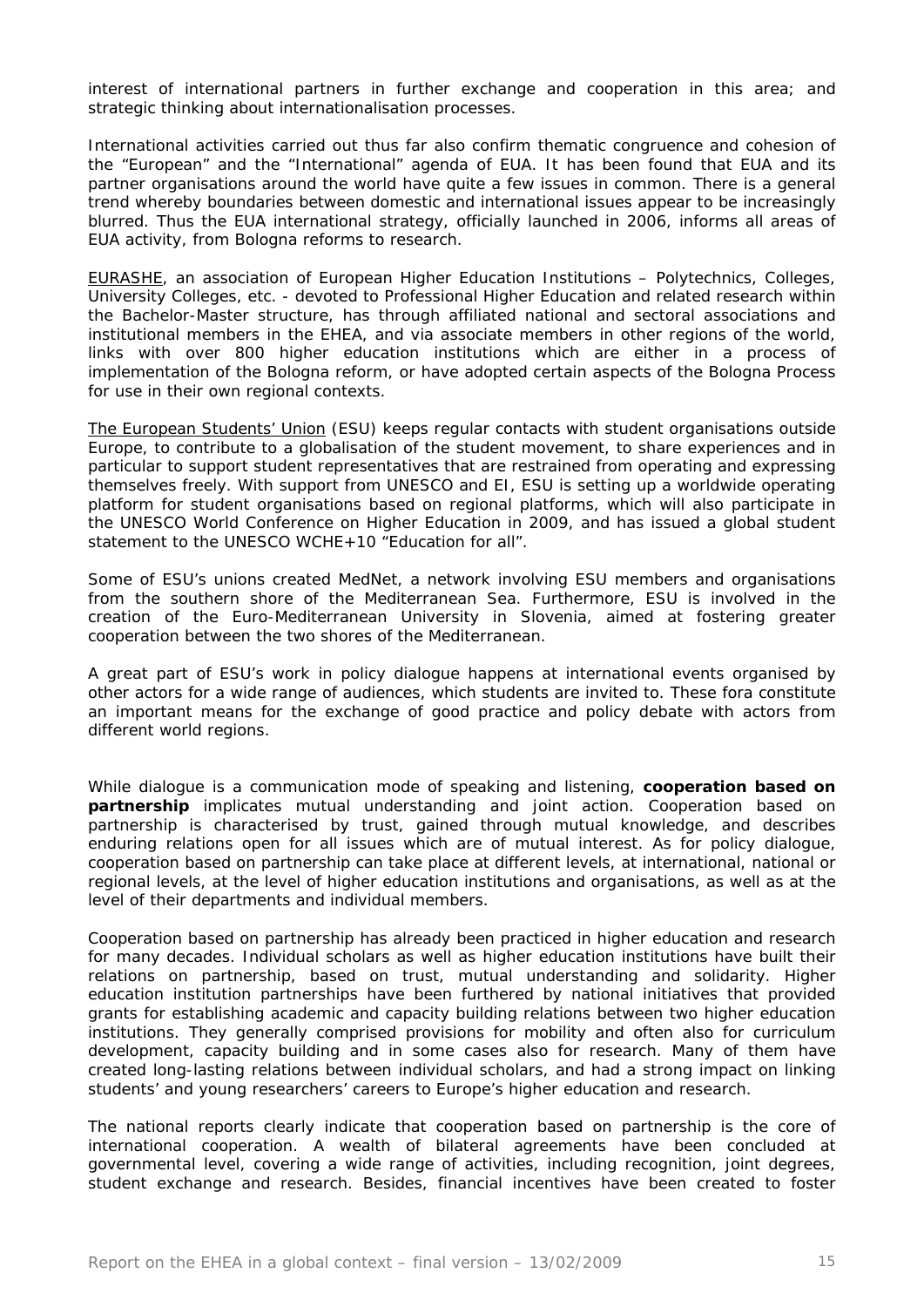exchange of students and scholars and direct bilateral cooperation between higher education institutions.

For more than ten years, the **European Commission** has provided funding for thematic partnership consortia under several funding programmes. These programmes not only had a strong impact on building links with international partners but they also strengthened the relations between European partners. While the actual projects are of limited duration, it has been observed that the relations between institutions and individual scholars often endure, and lay the ground for other initiatives.

In 2008, the European Commission launched the fourth phase of the Tempus programme<sup>15</sup>, which supports the modernisation of higher education in 28 countries of the Western Balkans, Eastern Europe, Central Asia, North Africa and the Middle East (some of which are EHEA countries) with an annual budget of around €60m.

The Tempus programme also provides the opportunity to discuss higher education reforms and the implementation of reforms in partner countries, latest developments in the Bologna Process, and good practices in areas of common interest. Coordinated by the National Tempus Offices, a policy initiative was launched at the beginning of 2008 to set up teams of reform experts who will become a pool of expertise in key policy areas and support progress toward the Lisbon and Bologna objectives, taking into account local needs and aspirations. Besides, seminars and conferences are organized related to specific topics such as quality enhancement in higher education in the EU and its partner countries.

In the context of a Tempus project, EURASHE for instance, set up a Central Asian Symposium on "QA seen from three perspectives – Governments, Higher Education Institutions and their students, Enterprises", in Almaty (Kazakhstan) in October 2007, and organised a Seminar on "QA on an institutional level", which took place in Bishkek (Kyrgyzstan) in May 2008.

The Erasmus Mundus programme (2004-2008) on the other hand has supported the establishment of 103 joint Masters courses set up by consortia of EU higher education institutions. The Erasmus Mundus Masters courses are eligible to receive student fellowships and are a powerful tool to attract non-European students to Europe. So far, 6,000 student fellowships have been awarded to third country nationals<sup>16</sup> and 2000 academics have been able to benefit from the programme. The Erasmus Mundus programme II (2009-2013) will continue its present actions but will extend its scope to the doctoral level and will also support of European students in order to ensure a fair treatment vis-à-vis third-country students.<sup>1</sup>

Erasmus Mundus joint Masters and doctoral programmes will have to be of outstanding academic quality and involve education institutions from different European countries and, in the case of doctorates, other relevant partners, such as research centres and enterprises, to ensure innovation and employability. These programmes may involve higher education institutions or other relevant partners from third countries and will include periods of study and research in at least two different countries.

Moreover the new phase of the programme integrates the "Erasmus Mundus External Cooperation Window" under the "Erasmus Mundus" umbrella. Partnerships funded under this action will continue to allow for the transfer of know-how and exchanges of students and professors at all levels of higher education according to the "Erasmus model", while respecting the needs and priorities of the countries concerned. The overall funding for Erasmus Mundus II will be around €923m.

 $\overline{a}$ 

<sup>16</sup> Nationals coming from all countries other than the 27 EU Member States, the EEA-EFTA states (Iceland, Liechtenstein and Norway) and the candidate countries for accession to the EU (presently Croatia, "the former Yugoslav Republic of Macedonia", Turkey), who are not residents of any of the above countries, and who have not carried out their main activities (studies, work, etc.) for more than a total of 12 months over the last five years in any of the above countries are considered "third country nationals".

<sup>15</sup> http://ec.europa.eu/tempus

<sup>&</sup>lt;sup>17</sup> For more information on the Erasmus Mundus programme consult the website of the European Commission: http://ec.europa.eu/education/external-relation-programmes/doc72\_en.htm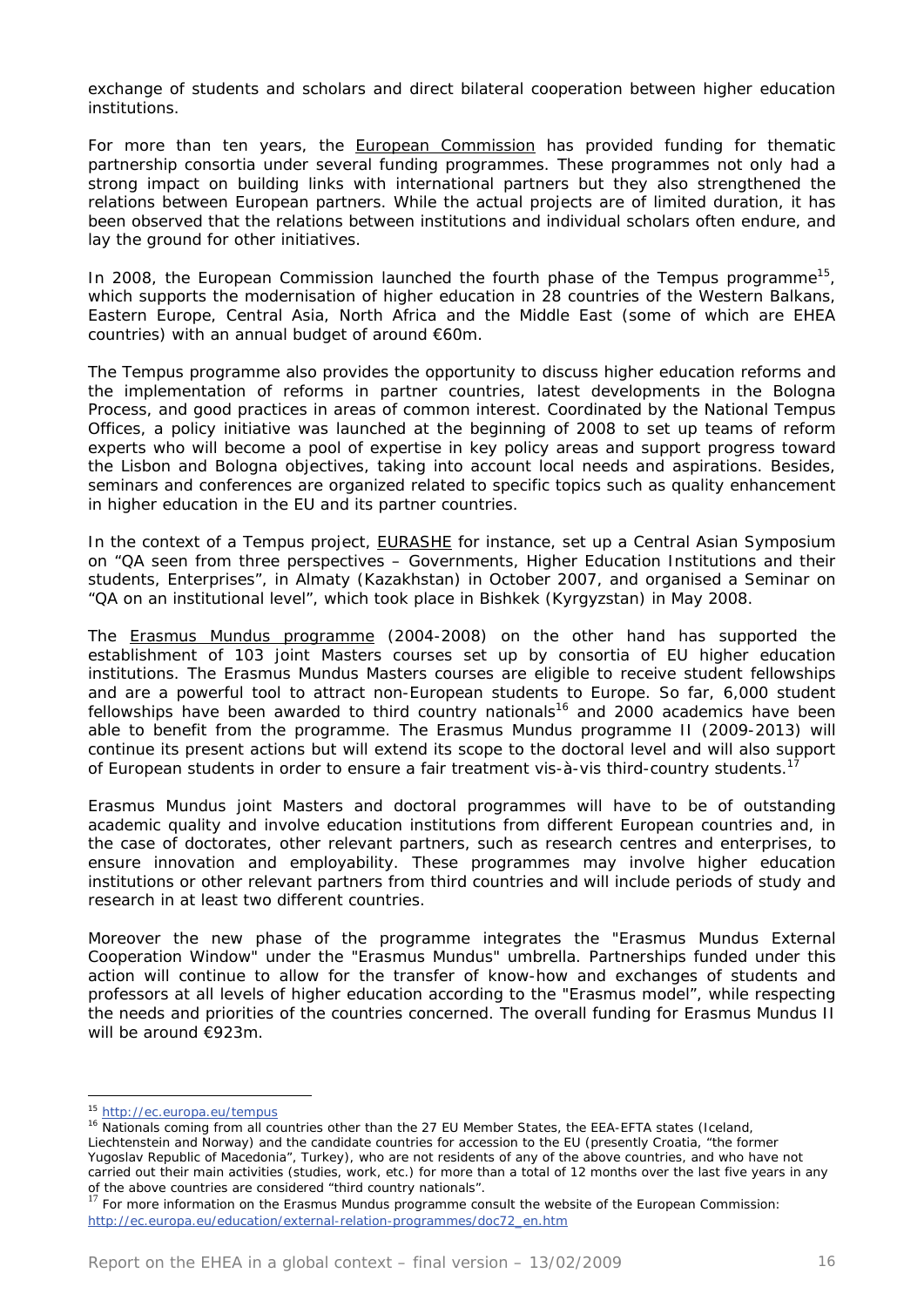Furthermore, the European Commission has commissioned a study to map the Member States' external policies and tools in education and training and will compare them in terms of approaches, resources mobilised, and outcomes achieved. The aim is to collect evidence to help the European Commission better target its policies and identify the added value of current instruments, and to ensure better coherence between EU and Member State external policies in the field of education and training. This study provides a first broad picture of the relevant instruments of the international cooperation programmes and external education policies including higher education. A phase II of this mapping study is currently under consideration.

Since 1995, the European Commission has concluded agreements with the United States and with Canada to support joint cooperation programmes in higher education and vocational training. The EU-Atlantis programme and the EU-Canada Transatlantic Exchange Partnerships Programme support partnerships between higher education and training institutions from the two sides of the Atlantic for the purpose of setting up joint study programmes, joint/double degrees and balanced exchanges of students and faculty. This form of balanced cooperation based on partnership has been recently extended to Australia, Japan, New Zealand and South Korea. As a result in 2008 35 new projects were launched involving over 2,000 two-way exchanges of students from Europe and the partner countries. Since the inception of the programmes in 1995, 267 projects have been funded involving some 800 European universities and vocational training institutions, 680 institutions in North America and 60 institutions in Asia Pacific. To date, the projects have supported over 10.000 students' exchanges.

From the perspective of higher education institutions, the Bologna Process is seen as a catalyst for improving cooperation with other world regions. The EUA Convention, which took place in Lisbon in March 2007, underlined the enormous interest of EUA members in developing both strategies and structures for international cooperation, exchange and research collaboration. The discussions with rectors, vice rectors and deans from European universities confirmed once more that scope and nature of international higher education cooperation is moving from an ancillary service within the university to the centre of institutional governance, strategy and mission planning. This suggests a perception of international issues from a rather holistic point of view.

Since EUA developed its Internationalisation Strategy in 2006, the association has sought not only to enhance the international visibility of European universities, but to develop dialogue, facilitate networking and further cooperation with major international partners, in particular university associations and networks in other parts of the world. EUA identified as one of its tasks communicating the developments and achievements of European higher education and research to a wide range of partners across the world.

The Let's Go campaign<sup>18</sup> organised by Education International and ESU promotes awareness of, and seeks to remove the remainig obstacles to, mobility of students and staff, not only within Europe but also with other parts of the world. By doing so, the Campaign aims to contribute to increasing the attractiveness of the European Higher Education Area and thus to pave the way for further cooperation.

Individual EHEA countries, the European Commission and consultative members have repeatedly stressed the importance of cooperation based on partnership with developing countries, also in the context of the United Nations' Millenium Goals, and engaged in a variety of activities. Education International, for instance, works to a large extent on activities aimed at improving the educational systems in developing countries and countries in transition. This work includes measures to achieve the Millennium goals and the Education for All goals, it also includes assisting educational workers worldwide to create and sustain democratic, representative bodies. Although these activities might seem rather distant from or even unrelated to the Bologna Process, they are strategies to increase discussion on policy dialogue and cooperation based on partnership. To establish partnerships with countries from all over the world Europe needs knowledge about their systems. More importantly, there need to be

<sup>18</sup> www.letsgocampaign.net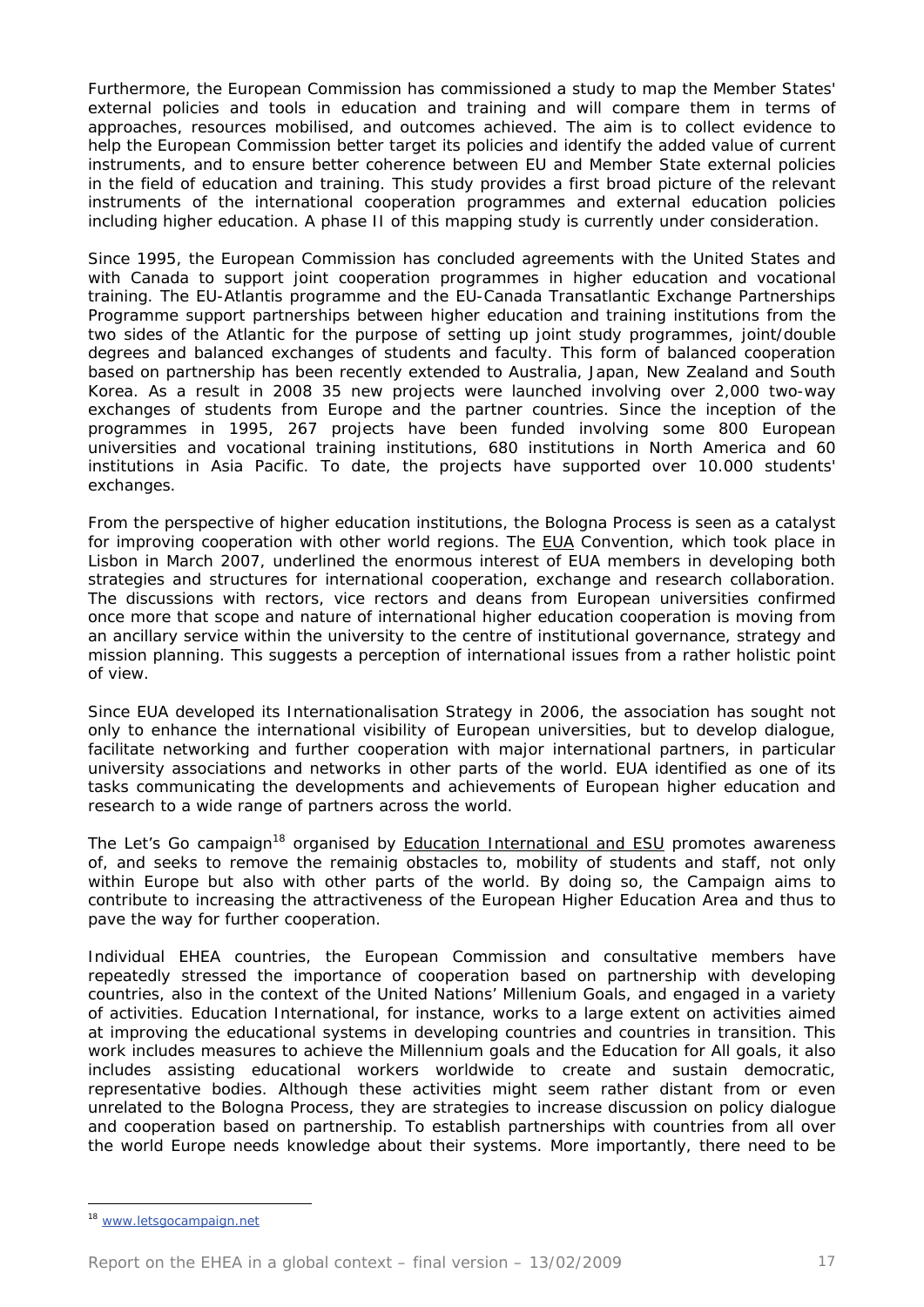higher education systems in place – which must be built on inclusive and high quality early childhood education, primary and secondary.

The Bologna Process is a good example of cooperation based on partnership within Europe. All stakeholders (national administrations, universities and professional higher education institutions, students, quality assurance agencies, etc.) are involved in the decision-making process and committed to the success of its implementation. This unique strength of the process is reflected in cooperation as well as policy dialogue with other parts of the world. In this context, Education International's action to support education workers in creating unions and other representative organisations is crucial for stakeholder participation to become possible in the respective countries.

Policy dialogue and cooperation based on partnership are crucial to the further development of the Bologna Process and its global standing. The present criteria for membership of the Bologna Process are effective and are not in need of amendment or revision and should be kept. At the same time, opportunities have to be developed at the level of national and regional government agencies, higher education institutions, higher education institution representative bodies and higher education organisations, in order to foster mutual understanding and learning, and to lay the ground for sustainable cooperation.

#### Recommendations for further action are:

- ¾ Balanced bilateral and multilateral cooperation based on partnership, e.g. in the framework of relevant EU programmes and projects, should be enhanced and intensified with partners across the world.
- ¾ A *Bologna policy forum*
	- with participants at ministerial, stakeholder or civil servant level, from EHEA countries and countries that are not party to the European Cultural Convention;
	- involving *policy dialogue on specific topics* (such as mobility, quality assurance, recognition, student involvement, governance etc.) or on higher education reforms in general; and
	- making full use of existing EU and UNESCO initiatives.
- ¾ Inviting stakeholders from countries that are not party to the European Cultural Convention to Bologna-related conferences, seminars and other events and to contribute to projects and initiatives as part of the BFUG work programme, where appropriate.
- $\triangleright$  Contribution by the BFUG to relevant projects and activities in other regions.

It is crucial that at European and at national level, funding instruments are available that allow the establishment of solid, multilayered and sustainable cooperation initiatives, complemented through interregional higher education policy dialogue driven by stakeholders, such as higher education and student associations.

# **4 FURTHERING RECOGNITION OF QUALIFICATIONS**

The  $EMIC^{19}$  and NARIC<sup>20</sup> Networks<sup>21</sup> constitute the main European platform for the development of recognition policy and practice, as the national reports confirm. The two Networks are distinct but hold annual joint meetings, and a high proportion of their activities are carried out jointly. The ENIC Bureau and the NARIC Advisory Board meet together, normally twice a year in addition to a meeting on the eve of the annual ENIC/NARIC meeting. The Networks may also organise working parties or otherwise to address pertinent recognition issues.

Membership of the two networks overlap to an extent. The NARIC Network is made up of the national information centres of countries of the European Union, the European Economic Area

<sup>&</sup>lt;sup>19</sup> European Network of National Information Centres on academic recognition and mobility, served jointly by the Council of Europe and UNESCO/CEPES.

<sup>&</sup>lt;sup>20</sup> Network of National Academic Information Centres, served by the European Commission.<br><sup>21</sup> http://www.enic-naric.net/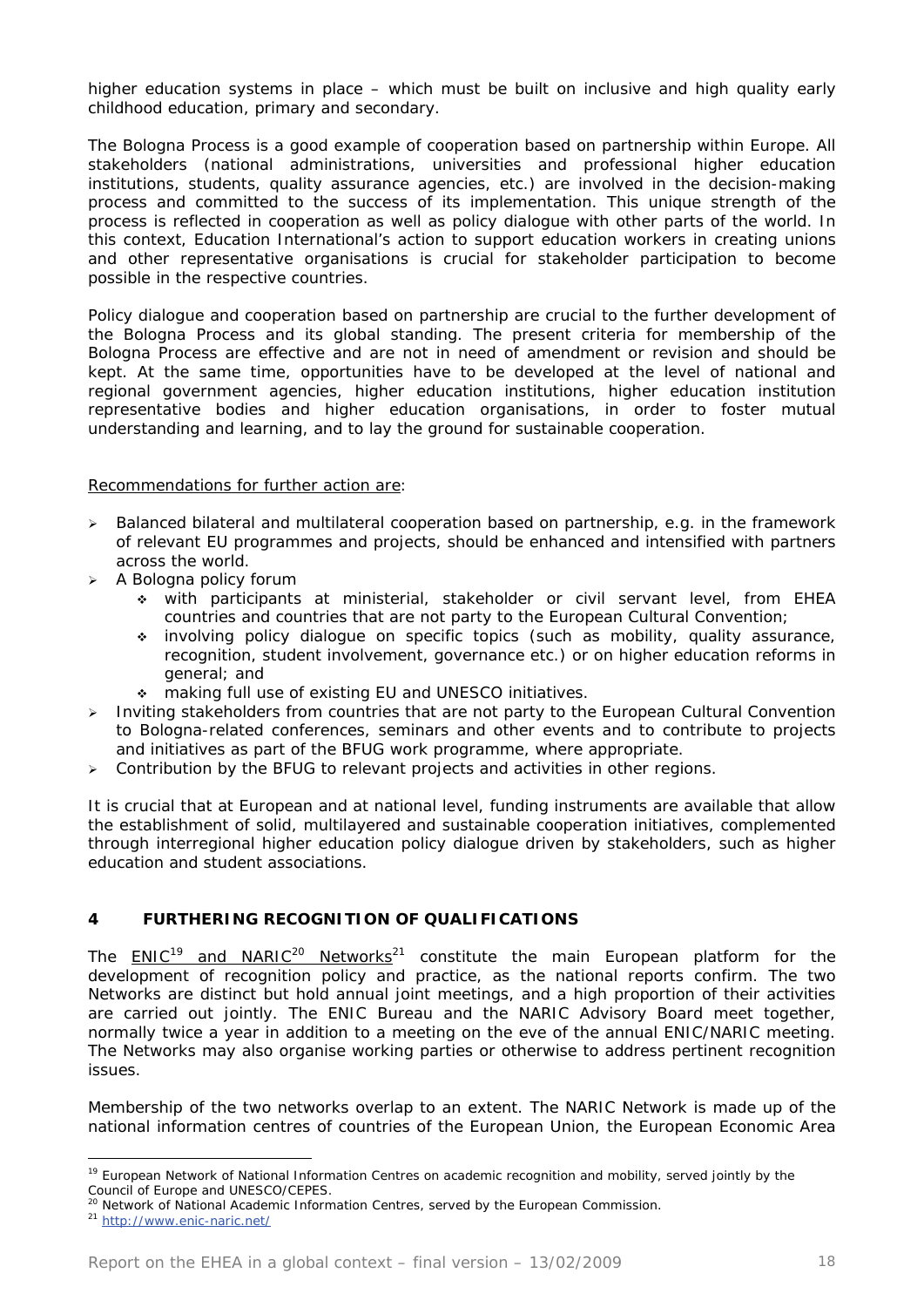and of countries that participate in the relevant EU programmes. These centres are also members of the ENIC Network, which in addition includes the national information centres of all other countries party to the European Cultural Convention, the UNESCO Europe Region and/or the Council of Europe/UNESCO Convention on the Recognition of Qualifications concerning Higher Education in the European Region (Lisbon Recognition Convention).

The ENIC Network therefore comprises several countries that are not members of the Bologna Process: Australia, Canada, Israel, New Zealand and the United States, which all participate actively in and contribute substantially to the activities of the Networks. Its composition therefore makes the ENIC Network itself a platform for policy dialogue with some countries that are not members of the Bologna Process. The Canadian centre has played a key role in developing the ENIC-NARIC website and maintained the site until July 2007, when UNESCO-CEPES assumed this task.

The global context has been highly relevant to two of the main activities of the ENIC and NARIC Networks since the London Conference, one being the analysis of the National Action Plans for recognition submitted prior to the conference, in which a non-European perspective has been included.

The second is the ongoing work on "substantial differences", one of the key provisions of the Lisbon Recognition Convention, according to which competent authorities should recognize foreign qualifications unless they can demonstrate a substantial difference between the qualification for which recognition is sought and the corresponding qualification in their own degree system (increasingly: qualifications framework). No legal text can provide a comprehensive definition of the term "substantial difference" and the Networks have therefore sought to develop a better common understanding of this concept. The discussions in the ENIC and NARIC Networks are the basis for a publication to be issued in the Council of Europe Higher Education Series.

The seemingly technical issue of "substantial differences" is important in the global context because it ultimately addresses developing a proper understanding of the concept of qualifications and of the purposes of recognition. It links directly to key areas of the Bologna Process – in particular qualifications frameworks and quality assurance – and is important in seeking to further attitudes that emphasize learning outcomes more than formal aspects of education programmes. The work that the Networks have carried out on the concept of "substantial differences" will be important in developing a policy dialogue on recognition with other regions of the world described in more detail below.

At their 2008 meeting in Malta, the ENIC and NARIC Networks decided to make recognition in a global context a focus of their future activities and agreed to set up a specific working group on "Recognition within a Global Setting", thus opening discussions and cooperation with other UNESCO regions on the issue of recognition of foreign qualifications. Some work has already been undertaken in this area.

However, the networks would like to go a step further and to develop a more concrete policy dialogue on key recognition issues with representatives of other regions. One difficulty is that other regions do not have networks similar to the ENIC Network and in most regions only a few national information centres function in a similar fashion. A part of the challenge will therefore be to identify the appropriate partners for dialogue in the various regions. The policy dialogue should, on the one hand, aim to improve information on recognition matters. This would include providing adequate information on structural reforms (in particular the role of qualifications frameworks), on transparency instruments such as the Diploma Supplement and ECTS as well as other credit systems from other regions, and the status of institutions. On the other hand, there should be dialogue aiming to arrive at a better understanding of recognition issues. In this context, the ENIC/NARIC work on substantial differences is crucial, as is the role of the Lisbon Recognition Convention and its subsidiary texts, in particular the Recommendation on Criteria and Procedures for the Assessment of Foreign Qualifications.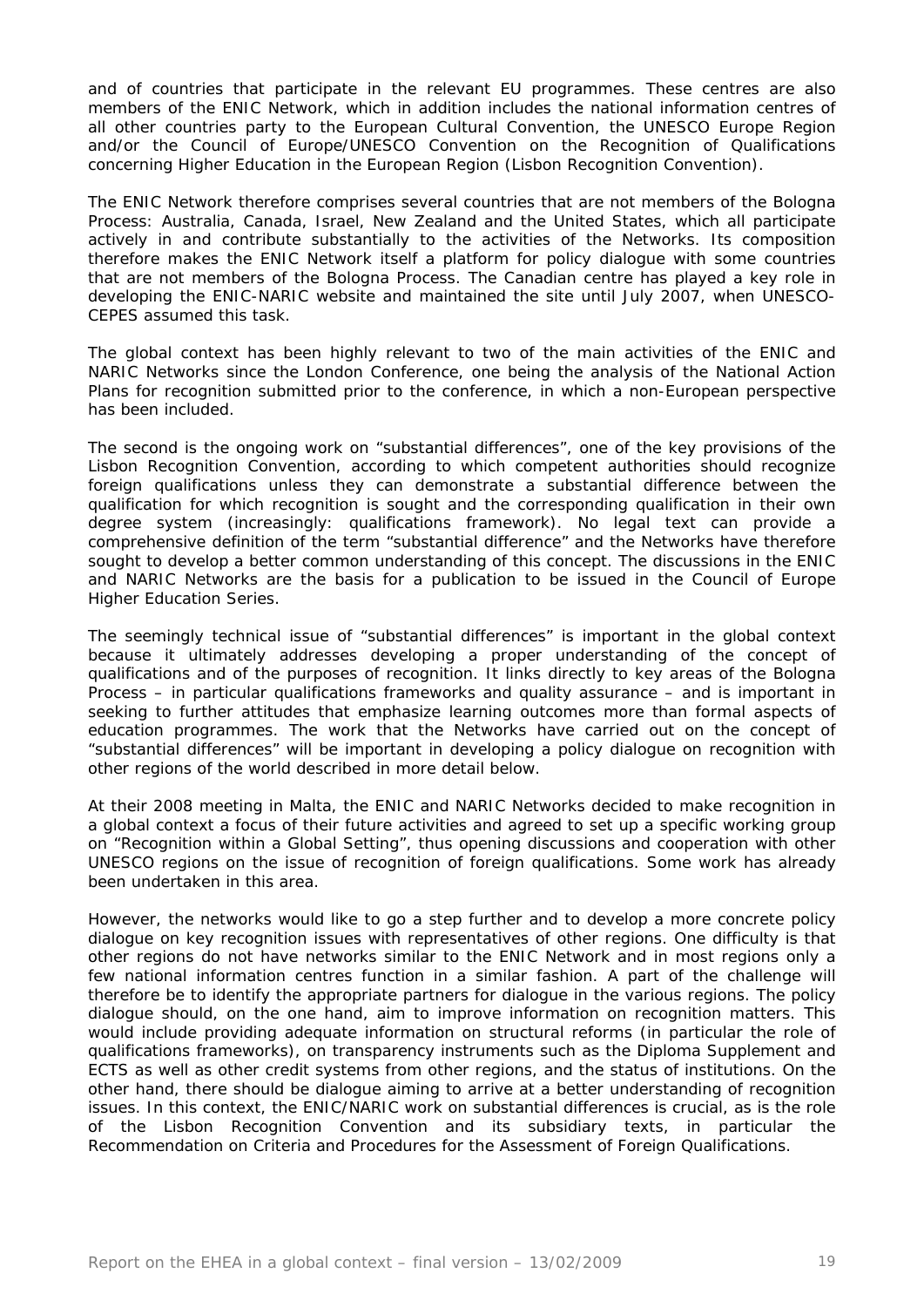Many of the current and recent initiatives of the ENIC and NARIC Networks are thus relevant to the EHEA in a global setting, and the Networks are setting up a working party on recognition in a global context.

In the Mediterranean region, a network was established as a result of an EU-funded project led by UNESCO and the French CIEP (Centre international d'études pédagogiques) with the participation of the Council of Europe. The project aimed in particular to develop national information centres in Algeria, Egypt, Morocco and Tunisia. The MERIC Network (Network of Mediterranean Recognition Information Centres) was launched at a meeting in Rabat in December 2006 with a President from Bosnia and Herzegovina and Vice Presidents from Algeria and Morocco.

UNESCO's Third Global Forum on International Quality Assurance, Accreditation and the Recognition of Qualifications held in Tanzania in September 2007, provided for an international dialogue and the sharing of best-practices on issues of international quality assurance, accreditation and the recognition of qualifications. The Global Forum also examined the progress made since the last Forum in 2002 and proposed areas of cooperation and policy debate for the future.<sup>22</sup>

The European Quality Assurance Register for Higher Education (EQAR)<sup>23</sup>, launched in March 2008, seeks to increase transparency of quality assurance, enhancing trust and confidence in European higher education, which in turn is expected to further promote the international recognition of qualifications. The Register is open to quality assurance agencies worldwide that are active in Europe and work in compliance with the European Standards and Guidelines for quality assurance.

The Bologna seminar "Quality Assurance in Transnational Higher Education: From Words to Action" that took place in London on 1-2 December 2008, examined aspects of quality assurance in respect of cross border higher education activities. It took as a central reference point the UNESCO-OECD Guidelines on Quality provision in cross-border higher education, and focused on responsibilities, principles, and practicalities.

The seminar identified a clear need for better information on the extent of transnational education (TNE) in Europe (and indeed outside) to find out how many European countries are actually involved in exporting and importing TNE and to enable a broader understanding of the TNE phenomenon at the societal level.

The seminar also called for close co-operation and networking between agencies responsible for quality assurance in both sending and receiving countries to ensure the quality of TNE.

Participants agreed that the same factors which apply to the quality assurance of national higher education should also be applied to the quality assurance of transnational education, even though it is being offered in another country (while taking into account the need for relevance to and respect for, the cultural context in which the TNE is being delivered). As in all higher education, the final responsibility for the quality and standards of TNE lies with the higher education institutions.

#### Recommendations for further action are:

Beyond identifying the appropriate partners for dialogue in other regions, which is in itself no minor challenge, it is recommended that the ENIC and NARIC networks seek to:

- $\triangleright$  establish dialogues on recognition policy with other regions;
- $\triangleright$  explore the implications on recognition of the overarching frameworks of qualifications of the EHEA, the European Qualifications Framework for Lifelong Learning, and compatible national frameworks as well as the development of qualifications frameworks in a number of countries outside of Europe;

 $\overline{a}$ <sup>22</sup> http://portal.unesco.org/education/en/ev.php-URL\_ID=53309&URL\_DO=DO\_TOPIC&URL\_SECTION=201.html<br><sup>23</sup> www.eqar.eu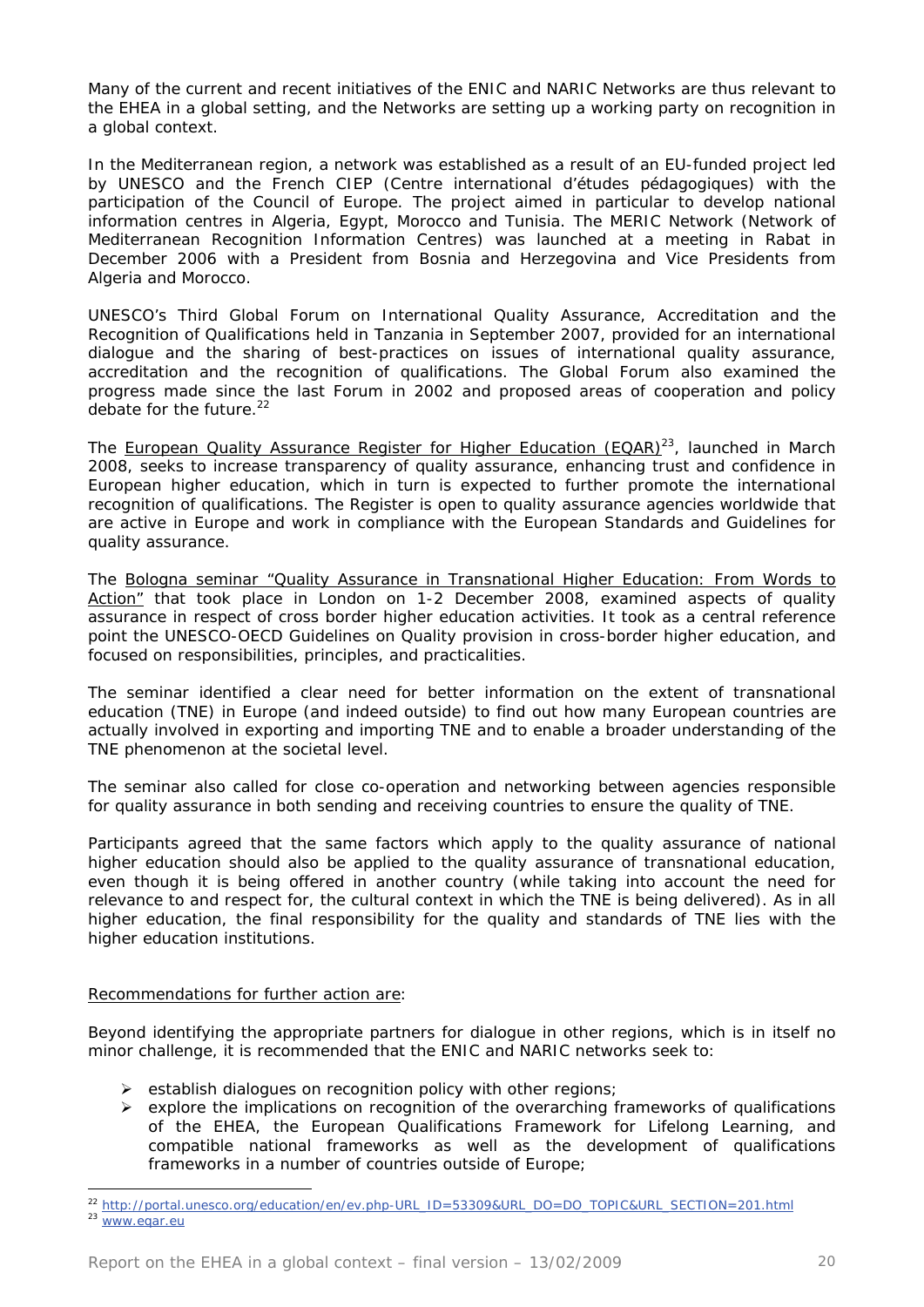- $\triangleright$  improve the publicly available information on recognition in cooperation with other regions;
- ¾ make use of the Council of Europe/UNESCO Recognition Convention and its subsidiary texts as a guide to good practice also in the assessment of qualifications from countries that are not legally bound by the Convention and as a basis for dialogue on recognition policy; and
- $\triangleright$  report back to the BFUG on their work in this area and in particular the outcome of the specific working party on "recognition within a global setting".

In the field of transnational education (TNE) the Bologna Seminar "Quality Assurance in Transnational Higher Education: From Words to Action" in London on 1-2 December 2008 recommended to:

- $\triangleright$  launch a mapping study of TNE provision to better understand the different kinds of provision involved, how quality is assured, how TNE relates to national education systems, etc. The study could be undertaken by the E4 group (ENQA, EUA, EURASHE, ESU) in collaboration with other stakeholders; and
- ¾ include a sentence into the Leuven/Louvain-la-Neuve Communiqué which states that TNE should be considered as 'education' and, as such, should be subject to the same guidelines as are applied to any other educational programmes. Hence, TNE is subject to the same principles of public good and public responsibility that constitute the basis for all higher education.

#### **CONCLUSIONS AND RECOMMENDATIONS**

The Bologna Process has made it easier for countries, organisations and higher education institutions outside Europe to cooperate with their counterparts in Europe, and vice versa. Transparency of degree structures, mobility within Europe, visibility of the quality of European higher education institutions and their students, the possibility of setting up joint degrees, the added value of European higher education institutions to educate intercultural citizens that are aware of societal needs, all contribute to the attractiveness of the European Higher Education Area and of its higher education institutions.

The expectations of EHEA countries and stakeholders as well as non-EHEA countries and stakeholders are high. While a lot has already been done in the fields of information, promotion, recognition as well as policy dialogue and cooperation based on partnership, further action is needed to sustain existing initiatives, to respond to the growing interest in the Bologna Process and to manage the high but very different expectations from across the world.

As with all Bologna reforms, the Strategy "The European Higher Education Area in a Global Setting" can only be successful if underpinned by policy and funding measures at European and national level that encourage its institutional implementation based on institutional commitment.

Improving Information on the EHEA

- The Bologna Secretariat should be mandated to provide information on the EHEA specifically targeted at non-EHEA countries, which should include providing appropriate information on the EHEA website, facilitating coordinated information visits to and from non-EHEA countries, and supporting embassies of EHEA countries, promotion offices, EU delegations to provide adequate information on the European Higher Education Area.
- ¾ Each Bologna country should provide information for international students and researchers in a common format (ideally through a website, which would be linked to the Bologna website).
- ¾ Countries not yet providing structured information on scholarships should set up national databases with a view to creating an EHEA-wide online information system on scholarships.

#### Promotion

 $\ge$  Each EHEA country should designate a contact point for information and promotion activities. The contact points will form a network fostering the exchange of best practice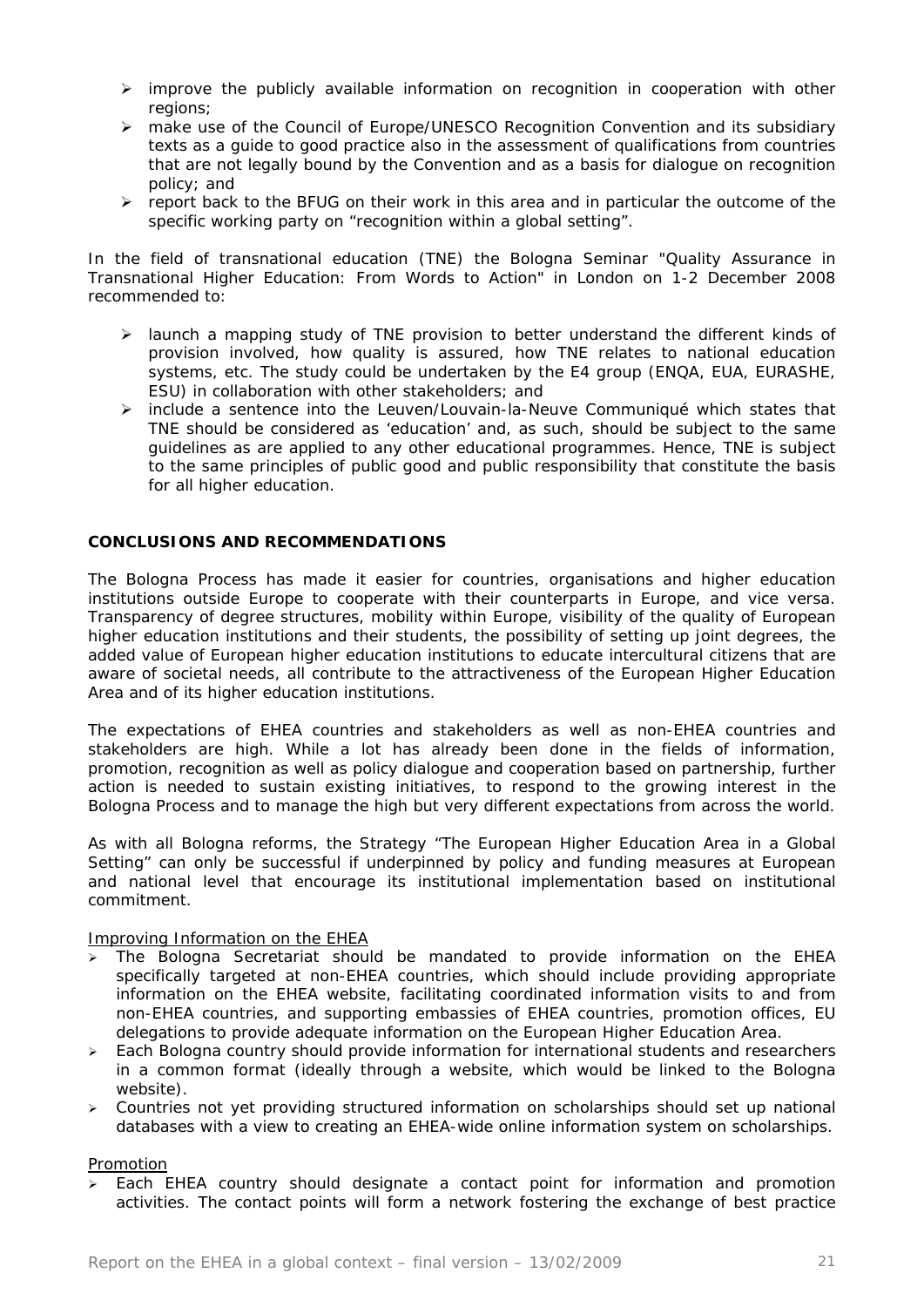and know-how transfer as well as peer learning in the field of national-level promotion of higher education.

- $\geq$  A European mapping of promotion activities based on a sample of higher education institutions in each country should be carried out, also assessing the impact the Bologna Process has on institutional higher education promotion strategies and measures.
- $\triangleright$  A round table should be convened by the Bologna Secretariat with the participation of the European Commission and other main actors in higher education promotion in Europe to devise a "road map" and to identify opportunities and actions for enhancing European-level promotion.

#### Policy dialogue and cooperation based on partnership

Policy dialogue and cooperation based on partnership are crucial to the further development of the Bologna Process and its global standing. The present criteria for membership of the Bologna Process are effective and are not in need of amendment or revision and should be kept. At the same time, opportunities have to be developed at the level of national and regional government agencies, higher education institutions, higher education institution representative bodies and higher education organisations, in order to foster mutual understanding and learning, and to lay the ground for sustainable cooperation.

To further dialogue and cooperation with countries in other parts of the world, the following forms of cooperation will be developed:

- $\geq$  Balanced bilateral and multilateral cooperation based on partnership, e.g. in the framework of relevant EU programmes and projects, should be enhanced and intensified with partners across the world.
- ¾ A *Bologna policy forum*
	- with participants at ministerial, stakeholder or civil servant level, from EHEA countries and countries that are not party to the European Cultural Convention;
	- involving *policy dialogue on specific topics* (such as mobility, quality assurance, recognition, student involvement, governance etc.) or on higher education reforms in general; and
	- \* making full use of existing EU and UNESCO initiatives.
- ¾ Inviting stakeholders from countries that are not party to the European Cultural Convention to Bologna-related conferences, seminars and other events and to contribute to projects and initiatives as part of the BFUG work programme, where appropriate.
- ¾ Contribution by the BFUG to relevant projects and activities in other regions.

It is crucial that at European and at national level, funding instruments are available that allow to establish solid, multilayered and sustainable cooperation initiatives, complemented through interregional higher education policy dialogue driven by stakeholders, such as higher education and student associations.

#### **Recognition**

Beyond identifying the appropriate partners for dialogue in other regions, which is in itself no minor challenge, it is recommended that the ENIC and NARIC networks seek to:

- $\triangleright$  establish dialogues on recognition policy with other regions;
- $\triangleright$  explore the implications on recognition of the overarching frameworks of qualifications of the EHEA, the EQF-LLL, and compatible national frameworks as well as the development of qualifications frameworks in a number of countries outside of Europe;
- $\triangleright$  improve the publicly available information on recognition in cooperation with other regions;
- ¾ make use of the Council of Europe/UNESCO Recognition Convention and its subsidiary texts as a guide to good practice also in the assessment of qualifications from countries that are not legally bound by the Convention and as a basis for dialogue on recognition policy; and
- $\triangleright$  report back to the BFUG on their work in this area and in particular the outcome of the specific working party on "recognition within a global setting".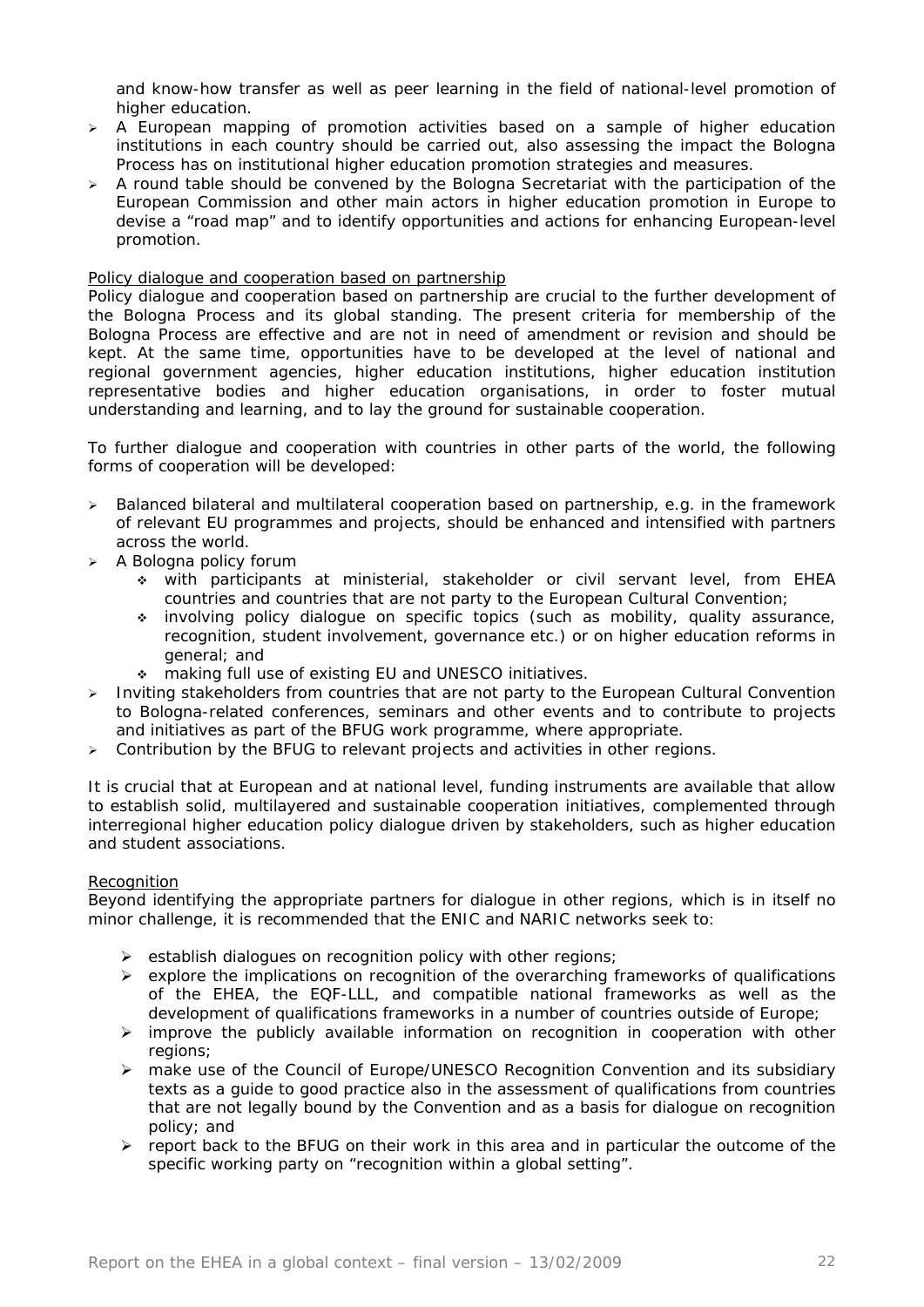In the field of transnational education (TNE) the Bologna Seminar "Quality Assurance in Transnational Higher Education: From Words to Action" in London on 1-2 December 2008 recommended to:

- $\ge$  launch a mapping study of TNE provision to better understand the different kinds of provision involved, how quality is assured, how TNE relates to national education systems, etc. The study could be undertaken by the E4 group (ENQA, EUA, EURASHE, ESU) in collaboration with other stakeholders; and
- ¾ include a sentence into the Leuven/Louvain-la-Neuve Communiqué which states that TNE should be considered as 'education' and, as such, should be subject to the same guidelines as are applied to any other educational programmes. Hence, TNE is subject to the same principles of public good and public responsibility that constitute the basis for all higher education.

Recommendations for further follow-up

- ¾ **Fully implement the Strategy "The European Higher Education Area in a Global Setting", also taking into account the recommendations described in this report.**
- ¾ **Include the implementation of the Strategy in any future stocktaking exercises.**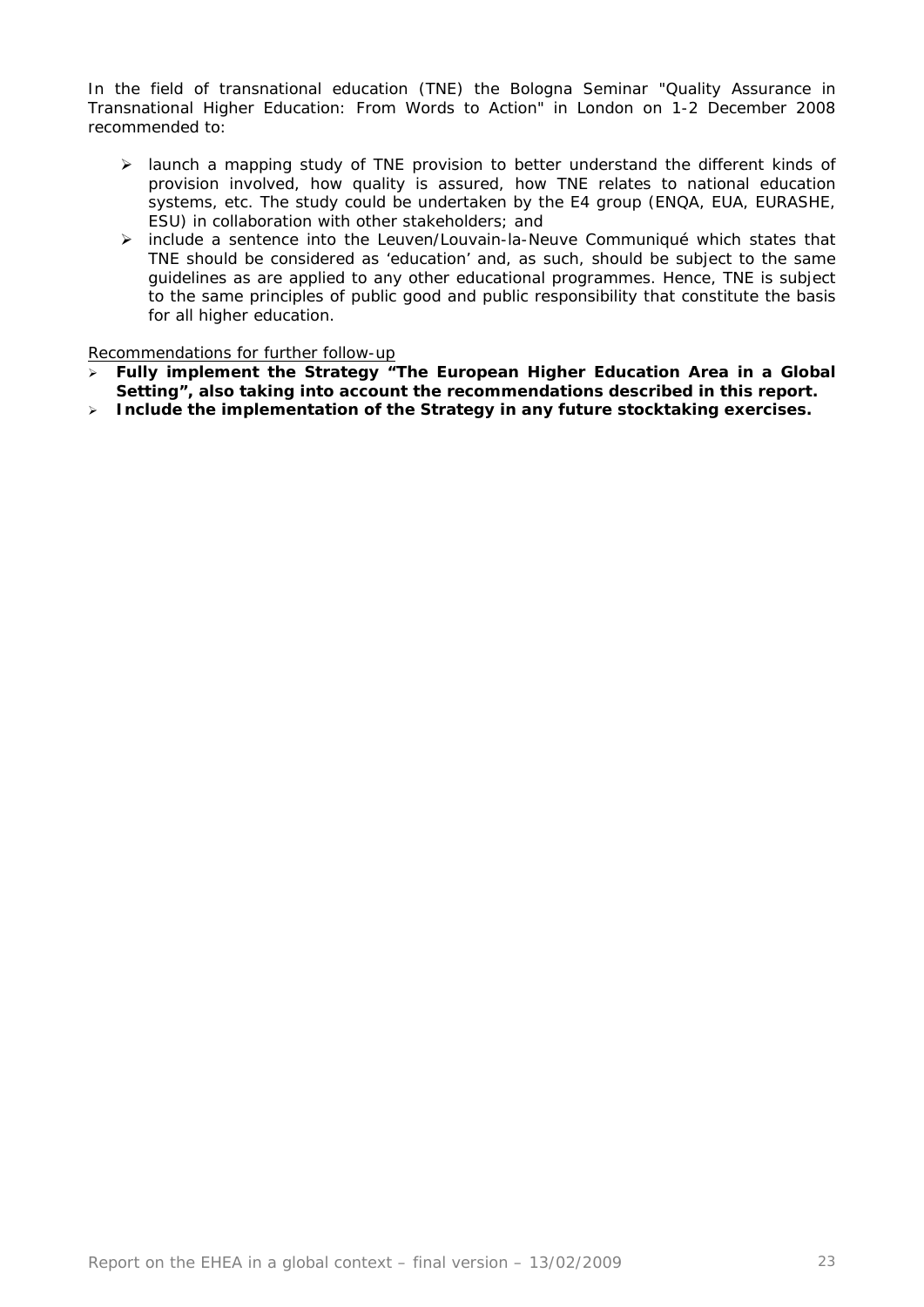# **Annex 1: Terms of Reference**

#### **Name of the working group**

# **"European Higher Education in a Global Setting"**

**Contact person (Chair)** 

**Barbara WEITGRUBER barbara.weitgruber@bmwf.gv.at** 

**Composition** (Please ensure the necessary balance with regard to geography, size, old vs. new, countries vs. organisations etc.)

Countries: Armenia, Austria, Belgium/French Community, France, Germany, Greece, Holy See, Montenegro, Netherlands, Norway, Romania, Spain, UK

Organisations: European Commission, Council of Europe, EI, ENQA, ESU, EUA, EURASHE, UNESCO/CEPES, ACA, ENIC and NARIC networks

#### **Purpose and/or outcome**

- To take forward work in the five core policy areas of the strategy "The European Higher Education Area in a Global Setting" with a special focus on the priorities "improving information on, and promoting the attractiveness and competitiveness of the EHEA" and "improving recognition",
- To prepare a draft report on the overall development at the European, national and institutional levels for BFUG by the end of 2008.

#### **Reference to the London Communiqué**

#### **2.19, 2.20, 3.6**

#### **Specific tasks**

- To cooperate with the Secretariat regarding the development of the Bologna Secretariat Website for a global audience and with EUA regarding the Bologna Handbook where appropriate,
- To cooperate with the Council of Europe, the European Commission and UNESCO as well as the ENIC and NARIC networks to enhance fair assessment of qualifications of other parts of the world on the basis of the LRC and, as appropriate, UNESCO Conventions for other regions,
- To Liaise with the European Commission on EU initiatives and programmes on global promotion and cooperation,
- To look for ways of integrating the "OECD/UNESCO Guidelines for Quality Provision in Cross-Border Education" into the activities of the working group, especially by closely cooperating with ENQA in the seminar on "Transnational education (TNE) and the OECD/UNESCO-Guidelines for quality provision in cross-border higher education"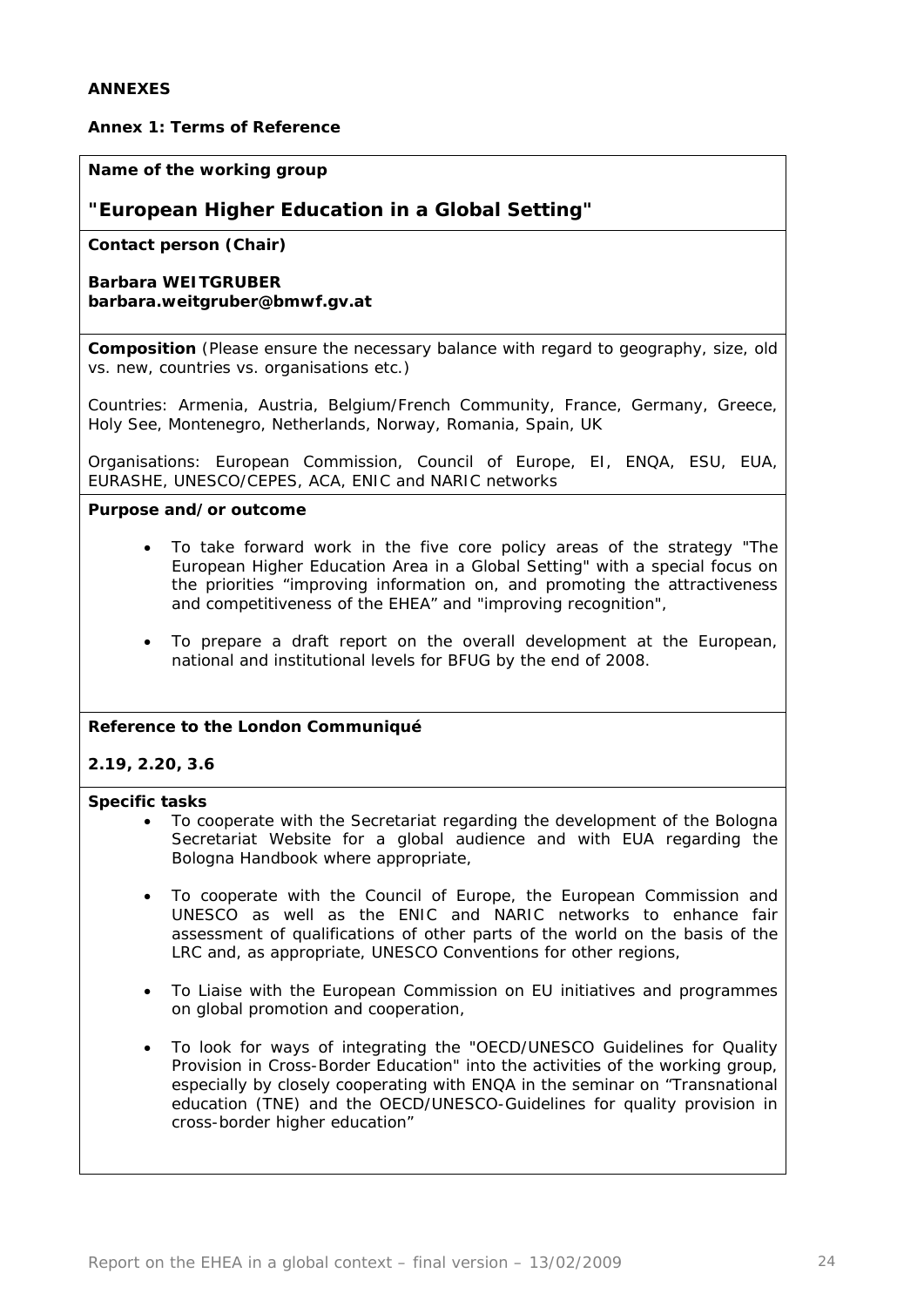#### **Reporting**

Minutes of working group meetings will be made available to BFUG (by the Bologna Secretariat).

BFUG should also receive regular reports and updates.

To allow for good communication with BFUG as a whole and for the necessary consultations, progress reports should be submitted at least two weeks before each BFUG meeting. In between BFUG meetings, updates can be circulated by the Bologna Secretariat via e-mail.

Deadline for final report (draft version): 15 January 2009 Deadline for final version: 1 March 2009

#### **Meeting schedule**

22 November 2007 11 January 2008 28 May 2008 02 September 2008 29 January 2009

#### **Liaison with other action lines**

Please specify how the cooperation will be organised

Cooperation with the stocktaking working group will be organized with the chair of the stocktaking working group so that it meets the needs of both groups.

Cooperation with other elements of the work programme (working groups, seminars) will be sought where appropriate once the work programme has been approved.

#### **Additional remarks**

Organisation of work:

In the first meeting of the working group, a detailed work programme and timetable will be agreed upon and work will be divided among the participating countries and institutions so that for each portion of the work programme a country or organization will take the lead and the work load is equally shared.

#### **Annex 2: Bologna brochure** [separate document]

 $\geq 2a$ : to print it as booklet

http://www.ond.vlaanderen.be/hogeronderwijs/bologna/documents/Bologna\_booklet.pdf or

http://www.ond.vlaanderen.be/hogeronderwijs/bologna/documents/Bologna\_booklet\_professional.pdf (professional printing)

 $\geq 2$ b: web version, also suitable for normal printing http://www.ond.vlaanderen.be/hogeronderwijs/bologna/documents/Bologna\_leaflet\_web.pdf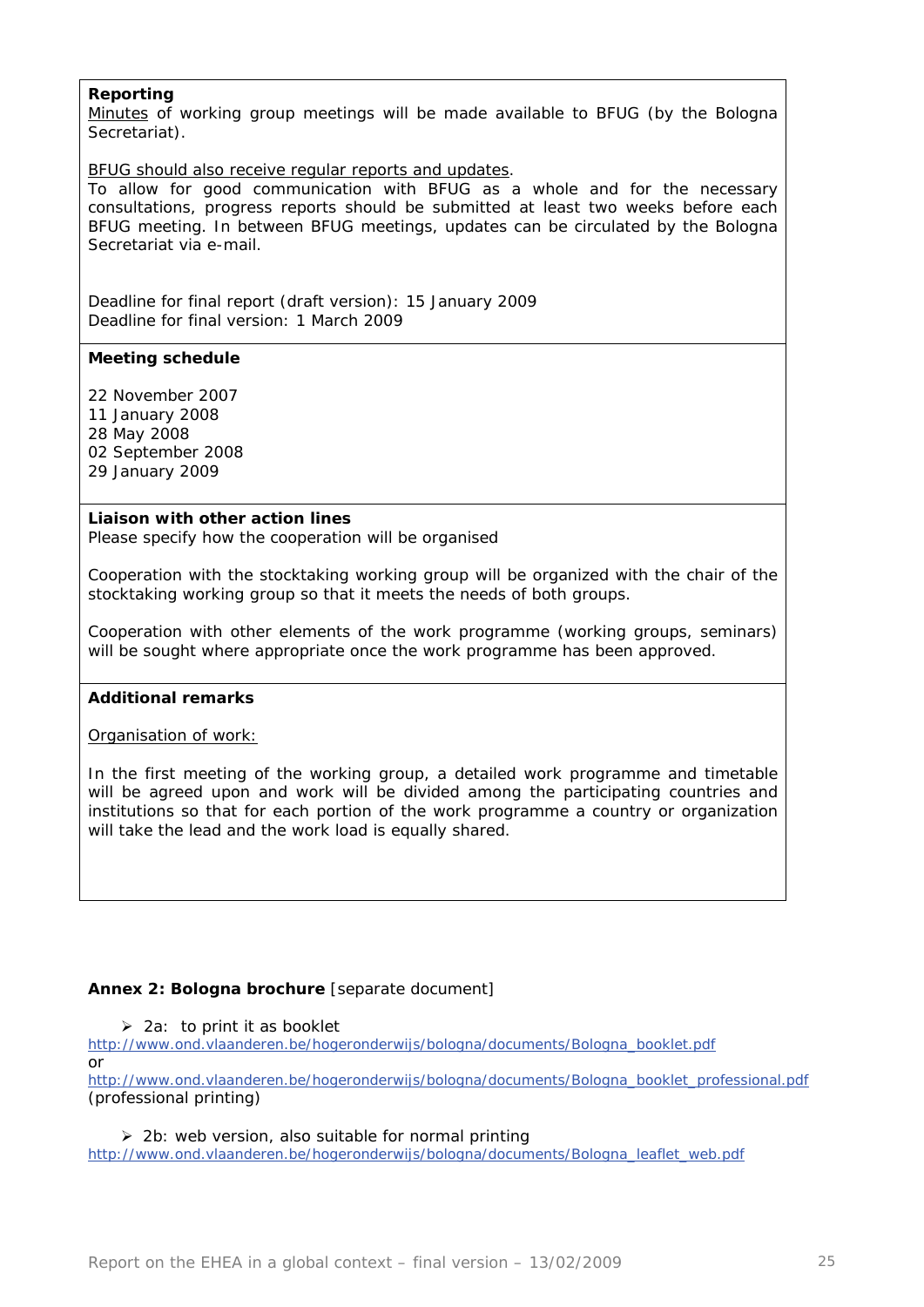#### **Annex 3: Conclusions of the Bologna Seminar "Quality Assurance in Transnational Higher Education: From Words to Action", London, 1-2 December 2008**

# **MAIN FINDINGS AND RECOMMENDATIONS TO THE BOLOGNA FOLLOW-UP GROUP**

#### **THE CONFERENCE**

The ENQA conference on Quality Assurance in Transnational Higher Education: From Words to Action, organised by QAA in London on 1-2 December 2008, examined aspects of quality assurance in respect of cross border higher education activities. It took as a central reference point the UNESCO-OECD Guidelines on Quality provision in cross-border higher education, and focused on responsibilities, principles, and practicalities.

#### **MAIN FINDINGS**

Three main findings were identified during the discussions at the seminar:

#### **1. Responsibility for QA in TNE**

The conference concluded that it was important that QA systems for TNE should be developed collaboratively. The relevant authorities in the country in which the education is actually offered, and those in the country in which the provider is based, had a joint responsibility to assure the quality of the education offered. In respect of education provided within the EHEA, the E4 (ENQA, EUA, EURASHE, ESU) should survey current arrangements for QA of TNE and promote good practice in their implementation.

Most countries now have relatively comprehensive regulatory and policy frameworks for assuring the quality of higher education offered by their own HEIs within their national jurisdiction – but sometimes TNE activities are excluded from these frameworks. There is no obvious reason why this should be so and all higher education provided by a country's HEIs should be subject to its national regulatory framework, irrespective of where the students actually undertake their study. HEIs should also recognise that the same rigour should be applied to the QA arrangements used for all their programmes, no matter how they are delivered (i.e. including TNE). The same factors which apply to the QA of national higher education should also be applied to the QA of TNE, even though it is being offered in another country (while taking into account the need for relevance to and respect for, the cultural context in which the TNE is being delivered) . As in all higher education, the final responsibility for the quality and standards of TNE lies with the HEIs.

It would be helpful to consider carefully the implications of the phrases "education system" and "institution belonging to a national education system". For institutions that belong to a national system, there are fairly clear arrangements for QA, at least if the system in question is that of a country which has adequate QA provision. TNE can either belong to a national system while operating in a country different from the one to which it belongs (e.g. branch campuses of a UK university operating in Malaysia, unless the branch campus is (also) formally a part of the Malaysian HE system), or is detached from a national system and does not belong to one. In some cases, it may be difficult to determine whether provision belongs to a national HE system or not, and if it does, whether it belongs to the national system of the provider or the receiver country.

The Conference expressed the view that resources for assessing quality should be built into the planning and delivery of all programmes from the very beginning. There is a clear need for close co-operation and networking between agencies responsible for QA in both countries, given the large number of programmes which can be involved. Enhanced communication, involving both the sending and receiving QA bodies, is particularly important for ensuring the quality of TNE. In addition, there needs to be open and constructive debate about the extent to which governments should be expected to intervene in matters related to the QA of TNE and the recognition of study programmes.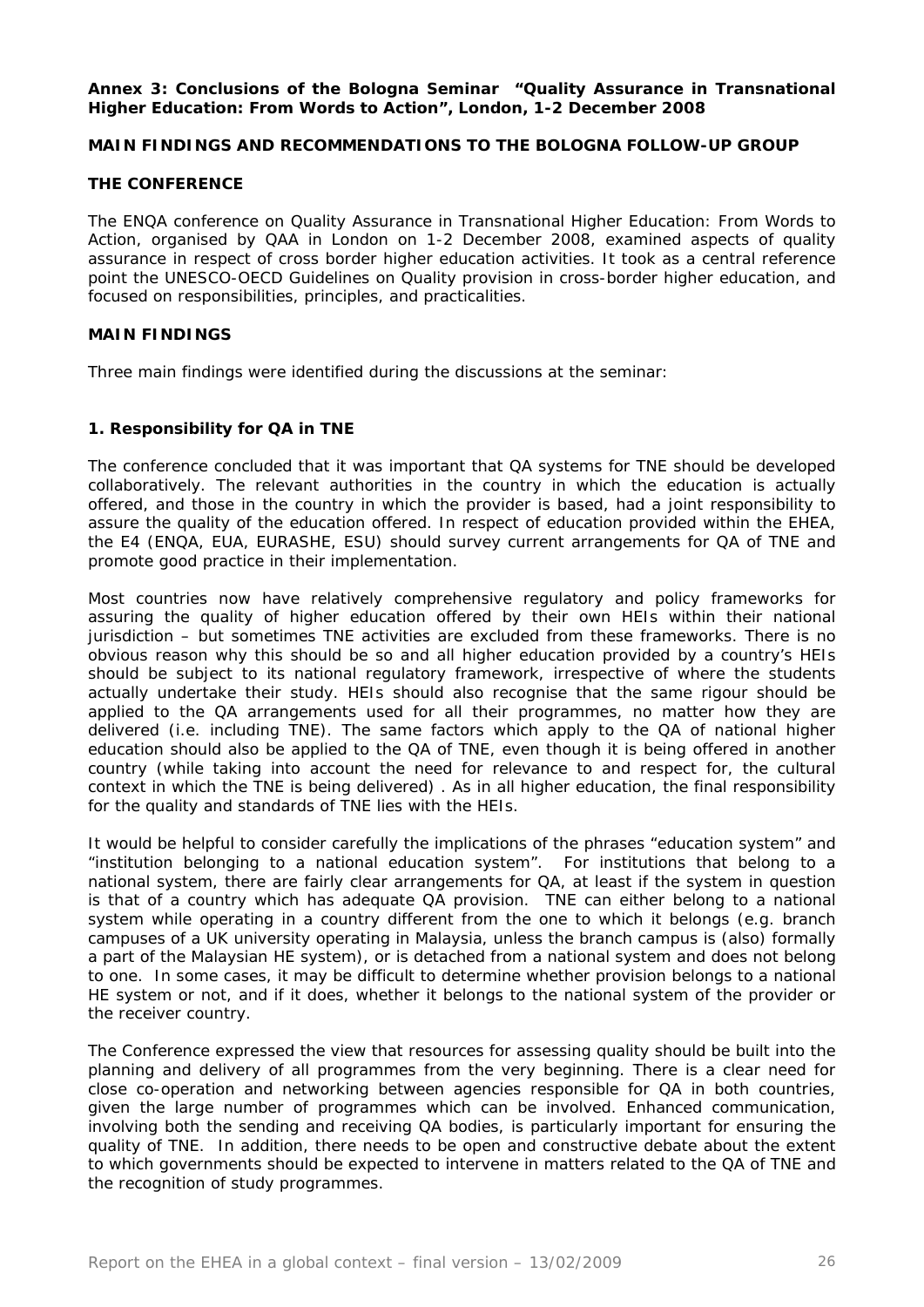It is not enough to state a requirement that TNE should be subject to QA processes; steps must be taken to ensure that that the requirement is fulfilled. At the same time, an institution should not be required to undergo QA when this is not practicably possible. It would be most undesirable to make such a requirement if the agencies were unable to cope with the total demand for QA within a reasonable time frame. QA agencies, whatever their formal status, operate under a public mandate, and it is a public responsibility to make sure that they have sufficient capacity and resources to allow them to meet the responsibilities placed upon them.

#### **2. Relationship between the ESG, INQAAHE GGP and UNESCO-OECD Guidelines**

The Conference agreed that the UNESCO-OECD guidelines provide a comprehensive frame for building institutional and national QA cultures for TNE. They are compatible and can function well with the ESG and the INQAAHE GGP. There was broad agreement that because the UNESCO-OECD guidelines were created using a process that included extensive consultations with stakeholders, there was a sufficient degree of ownership by the key participants to ensure that their implementation was beneficial. But there remained a need for a greater awareness of (and engagement with) the issues surrounding TNE, which the guidelines highlighted. No additional guidelines were needed, but more emphasis should be put on the implementation of those already existing. The guidelines could be used to spur governments and HEIs to consider the significance of TNE and its effects and impacts on their HE systems. Once EQAR was fully operational, it could assist in making QA for TNE within the EHEA easier, since the agencies in EQAR might undertake QA outside their own countries and have their QA assessment recognised by other countries of the EHEA. It would be important that public authorities in the EHEA accepted the validity of such statements in their own system.

#### **3. Significance and use of information about TNE**

The extent of TNE in Europe (and indeed outside) remains unclear - there is no information on how many European countries are involved in exporting and importing TNE. There are problems with capturing data about such activities, as there is no common register of those offering TNE, not all are licensed with the host country government (or are required to be), and many are privately financed, etc. There is clearly a need for better information, to enable a broader understanding of the TNE phenomenon at the societal level. UNESCO and OECD could with benefit include on their respective websites relevant information on TNE providers, existing QA mechanisms, and good practice, thereby making this information more widely and easily available. UNESCO could use its existing portal on recognised higher education institutions for this purpose. This portal could feature guidelines for prospective applicants into TNE programmes. The Conference also concluded that these portals could be further developed, with the involvement of the stakeholders.

The further mapping of TNE in the EHEA could be linked to the ESG, developed by ENQA in collaboration with its E4 partners (EUA, ESU, EURASHE). The E4, that has been asked to take general oversight of quality matters in the EHEA, could be asked to undertake such a mapping exercise liaising with other organisations as appropriate. This would provide an opportunity for agencies, students and HEIs to work together to identify TNE questions in the EHEA and to develop solutions in a way that was consistent with European processes.

#### **MAIN RECOMMENDATIONS TO THE BFUG:**

**1. A general mapping study of TNE provision being offered within the EHEA should be considered. This kind of a mapping exercise could increase understanding of the different kinds of provision involved, how quality is assured, how TNE relates to national education systems, etc. The study could be undertaken by the E4 group in collaboration with other stakeholders.**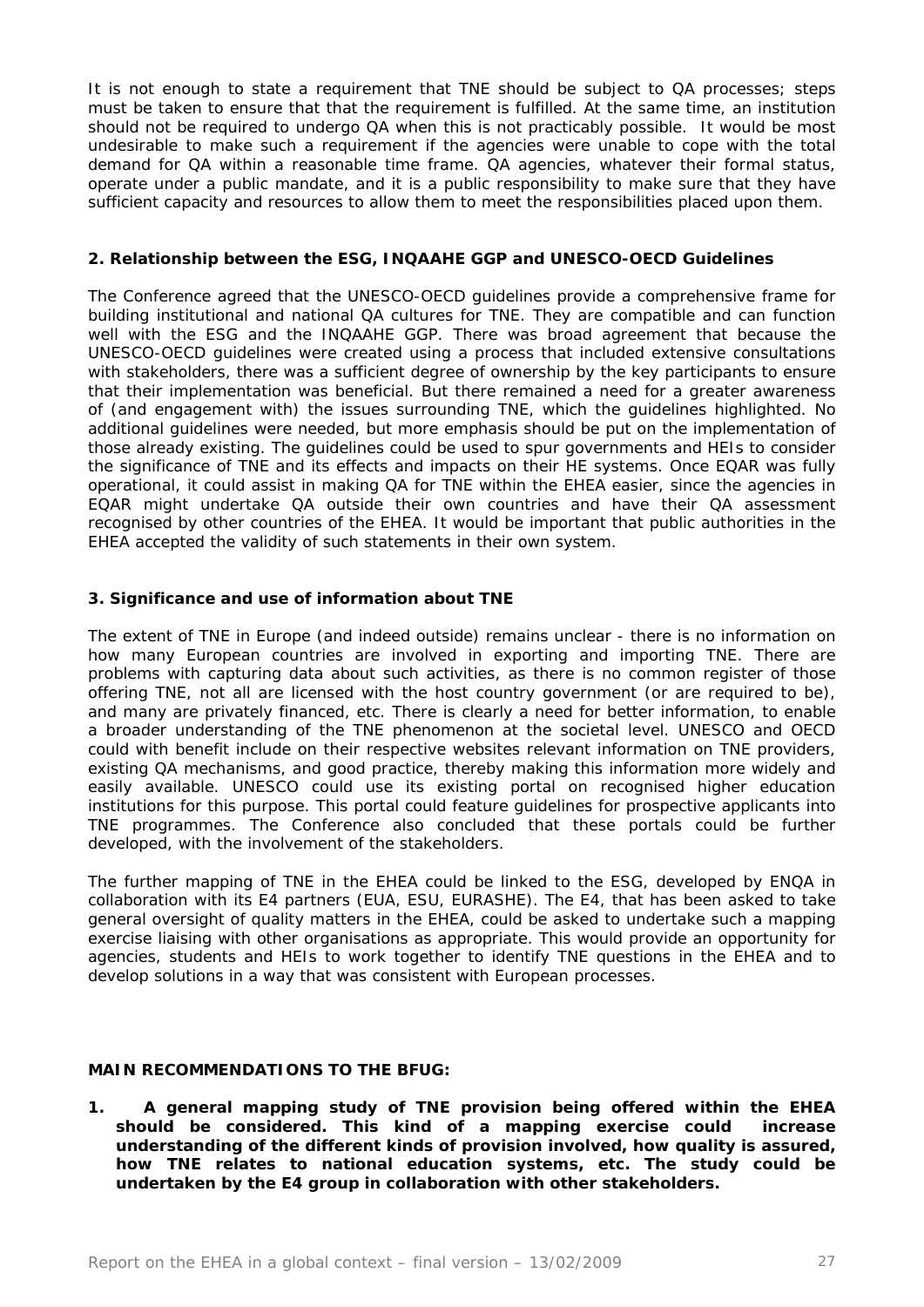There is an assumption that Europe is 'clean' of fraudulent TNE activity but in reality some problem pockets do exist within the region. There is also a lack of knowledge about the scale and types of TNE provision within Europe. A mapping study would address these and help to understand how arising questions are dealt with (i.e. questions such as whether some governments turn a blind eye, the lack of awareness, lack of power, too much/too little regulation etc). Asking governments, HE ministries and other stakeholders how they track the TNE which takes place within their jurisdiction, and how they monitor it for quality would also give a valuable insight into the different structures that currently exist, and how these might be able to work together better.

**2. A sentence should be inserted into the Leuven communiqué of the Bologna Process which states that TNE should be considered as 'education' and, as such, should be subject to the same guidelines as are applied to any other educational programmes.** 

**Hence, TNE is subject to the same principles of public good and public responsibility that constitute the basis for all higher education.** 

It should be made clear in the Leuven communiqué that while inclusion of TNE was implicit in previous ministerial statements, it is now explicit – all the guidance, aims, etc (such as the ESG) apply to TNE, as it is included within the definition of 'education'.